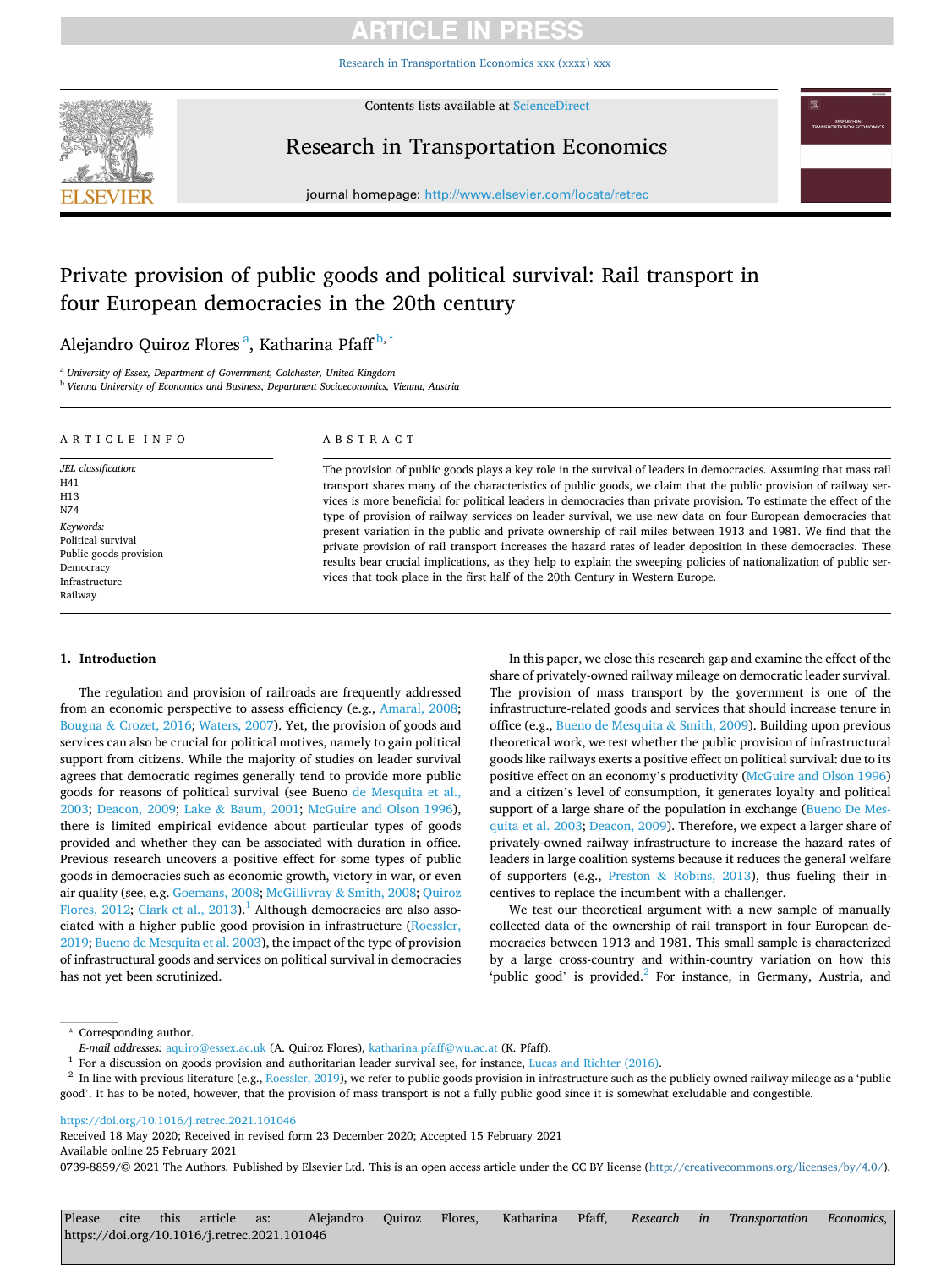# **ARTICLE IN PRESS**

#### *A. Quiroz Flores and K. Pfaff*

Belgium, there have been both public and private companies operating at the same time, although across different lines. In France, the rail network has been a public-private hybrid for most of the 20th Century. Estimating duration models with a probit link, we find supporting evidence that the private provision of rail mileage increases leaders' hazard rates. This result is robust to the use of alternative rail mileage data from the late 19th Century ([Bogart, 2009](#page-9-0)).

We contribute to earlier studies in several aspects. Using disaggregate data on railway mileage ownership, we provide the first systematic analysis of the effect of an additional aspect of 'public goods', i.e. infrastructure, on political survival. In doing so, we extend previous studies on the effect of particular goods on political survival (e.g., [Bell,](#page-9-0)  [2011; Clark et al., 2013](#page-9-0); [Quiroz Flores, 2012](#page-9-0); [Lucas and Richter, 2016](#page-9-0)). While the variation in ownership of rail networks has been explored by several researchers and numerous case studies (e.g., [Bogart, 2009](#page-9-0); [Dougall, 1939;](#page-9-0) [Kasraian et al., 2016](#page-9-0); [Millward, 1995;](#page-9-0) [Veenendaal,](#page-10-0)  [1995\)](#page-10-0), our paper is the first to combine the provision of infrastructural goods and services as proxied by railway network mileage with theories of political survival. Also, this paper sheds more lights into the sweeping policies of nationalization of public services in the first half of the 20th Century in Western Europe. While media occasionally link the question of private or public provision with potential electoral outcomes (e.g., in the course of the general election in the UK in June 2017), we contribute by exploring whether the public or private provision of rail mileage affects a democratic leaders' tenure in office.

Our paper is structured as follows: Section 2 presents the theoretical framework of ownership of railway mileage provided. Section [3](#page-2-0) provides an overview over our research design including a description of the new railway ownership data which are used for our empirical analysis in Section [4.](#page-4-0) Finally, Section [5](#page-5-0) concludes.

### **2. Political survival, public goods, and the provision of rail transport**

In this section, we explain how the type of provision of railways is linked to tenure in office in democracies. Our argument that public provision of rail transport is survival-enhancing is based on the assumption that political leaders' primary goal is to maximize tenure in office [\(Bell, 2011](#page-9-0); Bueno [de Mesquita et al., 2003](#page-9-0); [Downs, 1957](#page-9-0)). In exchange for political support, democratic leaders are more likely to provide public goods (Bueno [de Mesquita et al., 2003;](#page-9-0) [Deacon, 2009](#page-9-0); Lake & [Baum, 2001\)](#page-9-0).

Whether citizens support the government in exchange for policies depends on the positive effect of policies and distribution of goods on individuals' net income and consumption. Increasing support is reached by providing a utility-maximizing mixture of both public and private goods to key supporters (e.g., [Burstein, 2003](#page-9-0)). In Selectorate Theory, the so-called 'winning coalition' ([Bueno de Mesquita et al. 2003\)](#page-9-0), whose loyalty is needed for political survival, is larger in democracies. In this case, it is more effective to provide relatively more public goods such as infrastructure in exchange for political support ([Deacon, 2009; Bueno de](#page-9-0)  [Mesquita et al. 2003;](#page-9-0) Lake & [Baum, 2001\)](#page-9-0).<sup>3</sup> This relationship between investment in public infrastructure and higher chances of re-election and promotion is supported by earlier studies [\(Cadot et al., 2006](#page-9-0); Huet-Vaughn & [Emiliano, 2019;](#page-9-0) Lei & [Zhou, 2020](#page-9-0)). The provision of public goods, however, only generates a survival-enhancing effect for politicians if the increase in an individual's consumption from beneficial publicly provided goods is not outweighed by costs resulting from an increased tax burden needed to finance public goods provision (see [Roessler, 2019](#page-10-0)).

#### *Research in Transportation Economics xxx (xxxx) xxx*

Public goods can take many shapes, including national security, infrastructure, and communications that increase productivity and facilitate mobilization (e.g., [Bueno de Mesquita](#page-9-0) & Smith, 2009; Bueno [de M esquita et al., 2003](#page-9-0); [Roessler, 2019\)](#page-10-0). Along these lines, rail networks share public goods qualities as they can contribute to national security and have spillover effects on economic development, poten-tially more than unproductive rental transfers would (see [Plümper](#page-9-0)  $\&$ [Martin, 2003](#page-9-0)). An expanded railway network and reduced transport costs have been found to encourage regional development and benefit citizens (e.g., [Herranz-Lonc](#page-9-0)án & Fourie, 2017; [Donaldson](#page-9-0) & Hornbeck, [2016;](#page-9-0) Redding & [Turner, 2015;](#page-10-0) Pradhan & [Bagchi, 2013;](#page-9-0) [Car](#page-9-0)uana-Galizia & [Martí-Henneberg, 2013\)](#page-9-0).

We argue that the public provision of railway mileage generates a survival-enhancing effect for politicians by presenting political opportunities which are not available if railway infrastructure is privately provided. Primarily, the public provision of railway transport allows democratic leaders to increase individual consumption and fulfill their mobility needs by providing more or improved access to rail services at lower fares. Heavily subsidized railways such as the Belgian railways SNCB provide predominantly passenger services (Oum & [Yu, 1994,](#page-9-0) p. 125f) at considerably lower costs for the individual consumer. This supported by studies reporting higher average fares, overcrowding problems, and a decline in punctuality after rail privatization (e.g., [Parker, 2013](#page-9-0); [Jupe, 2010](#page-9-0); [Mees, 2005](#page-9-0); [Mizutani, 1999,](#page-9-0) p. 124).4

Also, railways, which largely depends on public subsidies, can operate less efficiently than private providers (Oum  $&$  [Yu, 1994](#page-9-0), p. 136) and cover unremunerative routes to the benefit of small, isolated communities that may not have rail access otherwise.<sup>5</sup> Public provision thus facilitates the clientelist allocation of resources, which is expected to increase voters' support of a political leader in the short-term (e.g. [Boycko et al., 1996](#page-9-0)) but may be more economically inefficient (e.g. [Amaral, 2008;](#page-9-0) Boardman & [Aidan, 1989](#page-9-0); [Bogart, 2010; Caves](#page-9-0) & Chris[tensen, 1980\)](#page-9-0).

There are two additional political opportunities in the public provision of mass transport. First, and considering the macro-level, the public provision of railway can increase a citizen's welfare due to its positive effect in public sector employment. The government's budget allows political leaders to have more resources than private companies in order to create jobs in the railway sector, i.e. to employ much more workers, who as voters play important political roles depending on the electoral and party systems in question [\(McGillivray, 2004](#page-9-0); [Helland](#page-9-0)  $&$  Sørensen,  $2009$ <sup>6</sup>. Second, an increase in wages is likely to be found before elections in public enterprises ([Matschke, 2003](#page-9-0), p. 108).

Private provision of railway transport, in contrast, is unlikely to offer comparable individual benefits. Due to the rent-maximizing incentives of private companies, production and operating costs tend to be lower and efficiency higher (e.g., Oum & [Yu, 1994](#page-9-0); [Villalonga, 2000](#page-10-0); [Vining](#page-10-0) & [Boardman, 1992\)](#page-10-0). Thus, previous research suggests that private firms can produce and provide public services successfully under certain conditions (Andreoni & [Bergstrom, 1996;](#page-9-0) Bagnoli & [Lipman, 1992](#page-9-0); Lindsay & [Dougan, 2013](#page-9-0); Montgomery & [Richard, 1999](#page-9-0); [Roberts, 1992](#page-10-0); [Tabarrok, 1998](#page-10-0)). Yet, the track record of private rail infrastructure has

<sup>&</sup>lt;sup>3</sup> This tendency to provide more public goods (e.g., [Bausch, 2014; Bell, 2011;](#page-9-0) [Deacon, 2009;](#page-9-0) [Roessler, 2019\)](#page-10-0) and performing better with the provision of public goods (e.g., [Adam et al., 2011;](#page-9-0) Cao & [Ward, 2015\)](#page-9-0) has been discussed in previous work on public goods provision and political institutions.

<sup>&</sup>lt;sup>4</sup> In an econometric simulation of the counterfactual public infrastructure, [Preston and Robins \(2013\)](#page-9-0) find that fares are lower and services are better when privately provided. According to the authors, however, these welfare gains have been offset by increases in costs for infrastructure and operation.

 $5$  In the long-run, affordable prices may come at the expense of quality services, the creation of enormous debt, and eventually lead to unpopular policies on railway cuts with adverse electoral outcomes, as demonstrated by the Beeching Cuts in the British General Election of 1964 [\(Quiroz Flores](#page-9-0) & Paul,

[<sup>2018\)</sup>](#page-9-0). 6 See, for instance, [Boycko et al. \(1996\)](#page-9-0) who model political incentives of politicians for excess employment in public enterprises. This excess employment is reduced when restructuring towards private provision [\(Boycko et al.,](#page-9-0)  [1996;](#page-9-0) Martin & [Parker, 1997](#page-9-0)).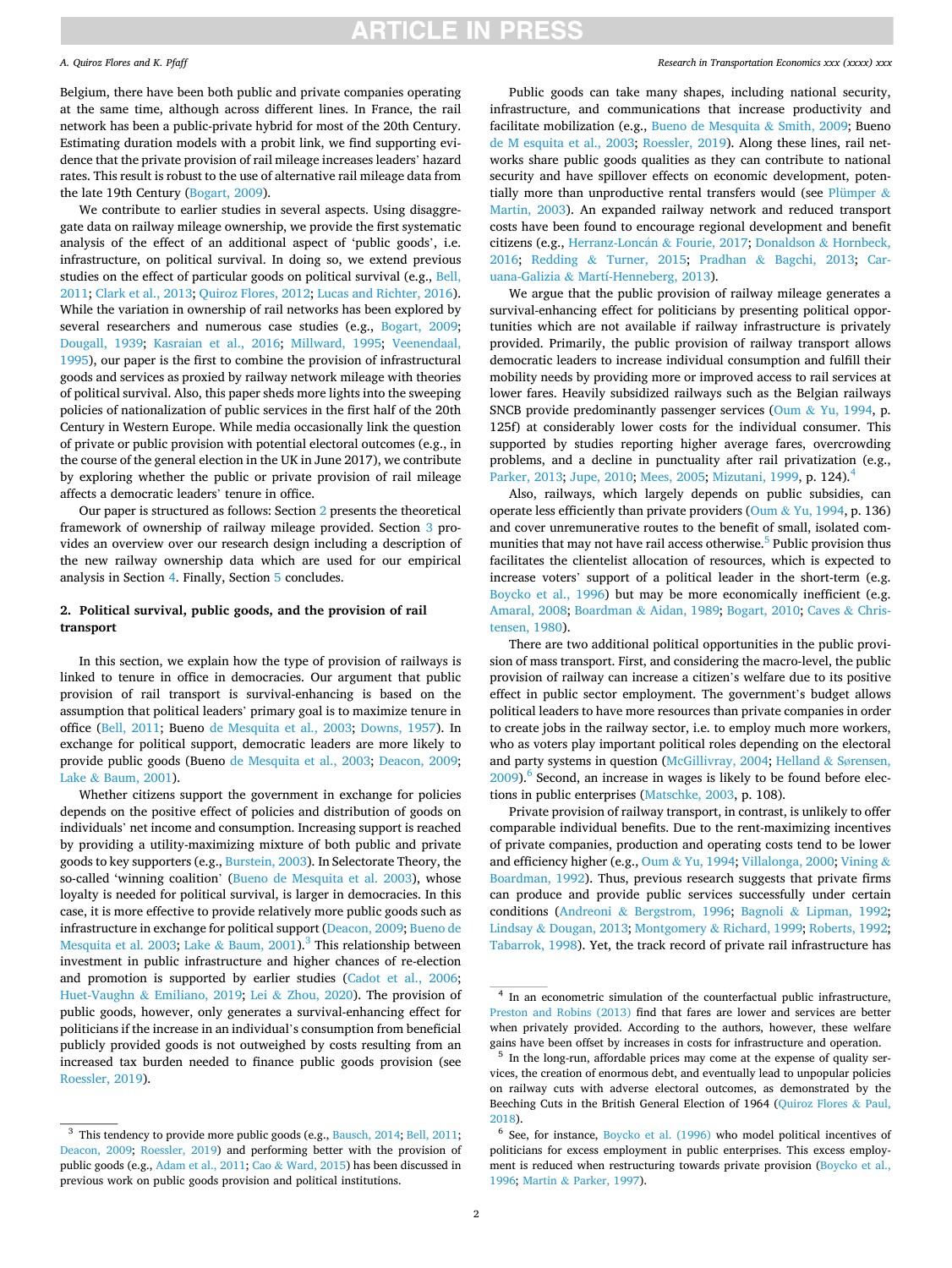#### <span id="page-2-0"></span>*A. Quiroz Flores and K. Pfaff*

been mixed at best, particularly in England. By the end of the 19th Century, there were more than 120 unregulated rail companies operating redundant and, for instance in the case of Hatfield in October 2000, even dangerous lines [\(Evans, 2013\)](#page-9-0). Eventually, the British government forced these companies to consolidate in order to improve passenger safety and facilitate oversight.<sup>7</sup> In response to similar problems, the same policy of consolidation was implemented in France and Ireland as well.

In sum, we argue that voters will face poorer access to transport - in terms of service, coverage, prices, or maintenance - under private providers than under public ones. More importantly, as private provision is associated with lower overall benefits for political supporters, this is expected to increase their incentives to replace the incumbent with a challenger. In the following, we thus test our hypothesis that *the higher the share of private provision of rail transport, the higher the hazard rate of political leaders in democratic regimes*.

### **3. Data and empirical approach**

### *3.1. Sample*

In line with previous empirical work on leader survival (e.g., [Bueno](#page-9-0)  [de Mesquita et al. 2003](#page-9-0)), our unit of analysis is the country-year-leader level. Our sample is defined by cases that meet two conditions. First, the country should be democratic. Second, there should be variation in the share of private provision of rail transport over time.

Regarding the first criterion, a democratic period takes place if a standardized version of the Polity IV *Polity* score - ranging from zero (perfect autocracy) to one (perfect democracy) - is not missing and is larger or equal than 0.75. In our estimation sample, the standardized *Polity* score ranges between 0.8 and 1, while the size of the winning coalition, as measured by [Bueno de Mesquita et al. \(2003\)](#page-9-0), ranges from 0.75 to 1.

With respect to the second criterion, four countries in Europe present significant variation in the share of private provision of rail transport in our historical period of interest of 1913–1981: Austria, Belgium, France, and Germany. We did not include Ireland, Portugal, Spain, and the United Kingdom because rail transport was provided exclusively by private firms which were then fully nationalized. Likewise, we did not include the Netherlands because rail provision was mostly public. While these cases are undoubtedly interesting, they cannot offer insights in the context of our research question. Unfortunately, collecting data for other European countries during this historical period was beyond our resources. Having said this, our sample includes the democratic periods of Austria, Belgium, France, and Germany between 1913 and 1981. In a complementary model, we use Bogart's historical dataset of rail nationalizations (2009) in order to extend our period of coverage to the years 1871–1981.

We note that most of the observations in our estimation samples correspond to Belgium and France. As we will explain in the following subsection, this is caused by the large number of leader changes that take place in these two countries. In contrast, leadership is more stable in Austria and Germany during our period of interest and therefore these countries tend to contribute fewer observations to our estimation samples. In understanding why leaders stay in office longer than others, we indirectly explain why there are more leader changes in some countries than in others.

#### *3.2. Dependent variable*

Our dependent variable *Leader Fails* is equal to zero if a leader is in office and equal to one when they lose office. We use leader data from *Archigos*, a database of political leaders collected by [Goemans et al.](#page-9-0)  [\(2009\).](#page-9-0) In our estimation sample there are 65 leaders: 52 were deposed and 13 are right-censored. We include a cubic polynomial of a leader's tenure in office as a measure of time dependence [\(Carter and Signorino](#page-9-0)  [2010\)](#page-9-0).

Our estimation sample includes two democratic leaders with exceptionally long tenure in office: Chancellor Julius Raab in Austria and Chancellor Konrad Adenauer in Germany. Raab was in office for 97 months or approximately eight years, while Adenauer was in office for 88 months or over seven years in office. This is similar to the tenure of the longest serving politician in [Bueno de Mesquita et al.'s \(2003\)](#page-9-0) Hall of Fame of democratic leaders, the Japanese Prime Minister Sato with a tenure of 7.7 years.

However, Raab and Adenauer are exceptions in our sample. Indeed, the median tenure of leaders in our data is 12 months. While leaders in large coalition systems tend to stay in office for short periods of time relative to their counterparts in small coalition systems ([Bueno de](#page-9-0)  [Mesquita et al. 2003\)](#page-9-0), this can be considered as a comparatively short spell in office. For instance, the third longest serving leader in our sample of 65 leaders is French Minister Georges Clemencau with a tenure of 27 months or just over two years in office.

The short tenure of leaders in our sample is mostly driven by the unstable political systems in France and Belgium. For instance, Austria contributes four leaders to our estimation sample while Germany contributes eight leaders. In contrast, Belgium contributes with 23 leaders and France with 30 leaders. Indeed, there are multiple leaders during the same year in each country and this is quite pronounced in France and Belgium, which explains why a large number of observations in our sample corresponds to these two nations.

### *3.3. Independent variable*

For the purpose of this analysis, we manually collected data on rail mileage owned by private firms which was set in relation to total rail mileage to construct the share (*Private Mileage Ratio*) in Austria, Belgium, France, and Germany between 1913 and 1981. The recent years of this data have been collected from the printed versions of the *Stateman's Yearbooks* ([Palgrave Macmillan, 1922](#page-9-0)–1983). Our database complements Bogart's historical dataset of rail network nationalization (2009).

The variable can take values from zero to one with higher values representing a larger share of private railway services. *Private Mileage Ratio* ranges between zero and 0.783 in our sample. As the length of democratic periods has varied across countries, and due to multiple leader changes in particular years, the number of observations per country is not equally distributed within our sample. Also, private mileage ratio differs across countries; the mean private mileage ratio is 0.26 with a variance of 0.35. Austria's private mileage ratio, for instance, varied from 0.32 in 1920 to very low private provision in the 1970s, which increased slightly to a ratio of 0.09 in 1981.  $8$  France, in contrast, presents very high levels of private mileage ratio for the entire observation period.

The majority of our observations correspond to the so-called stabilization period of national railway networks, which took place between 1910 and 1960 ([Martí-Henneberg](#page-9-0) & Jordi, 2013). We also cover part of the period of reduction of the networks (1960–2010). The period of stabilization is particularly important because most countries consolidated and reorganized the structure of their rail network, which led to a very interesting mix of public and private provision of rail transport.

<sup>7</sup> See [Nash and Smith \(2020\)](#page-9-0) or [Preston \(2008\)](#page-9-0) for a more detailed historical overview of public transport procurement in Britain.

<sup>8</sup> During and shortly after WWII, railway mileage has been in public hands. Unfortunately, missing values in our primary sources for *Private Mileage Ratio*  exist, especially during war periods. As a result, data is best illustrated with gaps (see [Fig. 1](#page-3-0)). Regardless, data covers a large number of country-yearleaders, which is our unit of analysis.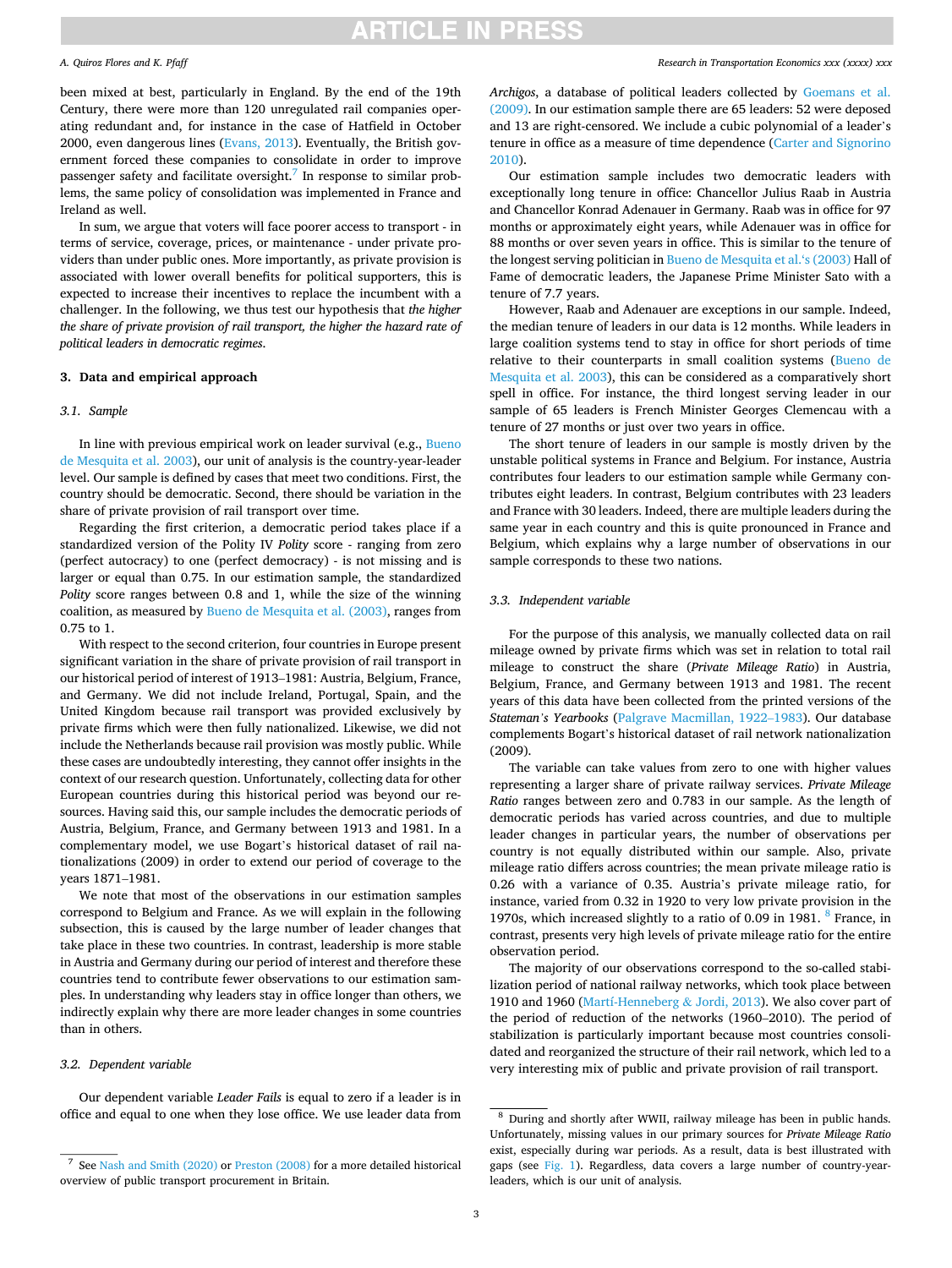#### <span id="page-3-0"></span>*A. Quiroz Flores and K. Pfaff*

For instance, some countries that had large participation of private firms ended up with a publicly operated network, most notably the UK. In other countries, private providers remained active well over the second half of the 20th century such as in Belgium and Austria ([Aydin](#page-9-0)  $\&$ [Dzhaleva-Chonkova, 2013\)](#page-9-0), although some of these private firms were gradually nationalized. In the Netherlands, rail transport was provided almost exclusively by private firms. Rail provision in France lies somewhere in the middle. With the exceptions of the government-operated Etat and Alsace-Lorraine lines, the country relied mostly on private concessions until the late 1930s, when a new legal and financial framework kept the network privately operated but controlled by Paris ([Dougall, 1939\)](#page-9-0). As illustrated in Fig. 1, this is reflected by a relatively high private mileage ratio compared to other European democracies of our sample.

This empirical analysis presented here necessarily requires variation in *private mileage ratio*. As mentioned before, our sample covers both the stabilization and reduction period of rail networks, which offer both cross- and within-country variation in the structure of the networks. This variation is the result of a tension between leaders' political incentives to remain in office and the 'sticky' nature of the initial mix of publicprivate provision of rail transport. Research in political survival ([Bueno de Mesquita et al. 2003](#page-9-0)) indicates that leaders do find the incentives and political opportunities to overcome the persistent nature of institutions and shape them to strengthen their hold in office. We find that this is the case in the changing ownership of rail networks in the countries and periods we cover. While this opens the possibility of endogeneity in the *private mileage ratio*, we effectively use an instrumental variable approach –described in the next section– to tackle this particular challenge.

#### *3.4. Control variables*

We control of additional determinants of leaders' tenure in office suggested in the literature (e.g., [Bueno de Mesquita et al. 2003](#page-9-0); [Goe](#page-9-0)[mans, 2008](#page-9-0); [McGillivray](#page-9-0) & Smith, 2008; [Bueno de Mesquita](#page-9-0) & Smith, 2009; Escribà-Folch & Abel, 2013; [Licht, 2010;](#page-9-0) [Wright et al., 2015](#page-10-0)). In a first instance, we include percent change in government's expenditure per capita (Δ*(Expenditure pc)*) as an additional measure of public goods provision. For robustness, supplementary models used historical GDP per capita data from the Maddison Project ([Bolt et al., 2018](#page-9-0)) as an alternative measure of public goods. As a third alternative proxy test, we have estimated supplementary models that replace changes in government's expenditure per capita with levels of expenditure per capita (c.f. [Table A4](#page-8-0) and [Table A5](#page-8-0) in the appendix).

In addition, and although there is a lack of variation in political and





#### *Research in Transportation Economics xxx (xxxx) xxx*

electoral institutions across the four countries in our sample and over time, we account for multiple sources of political and social conflict captured by the natural logarithm of Banks  $&$  Wilson'[s \(2016\)](#page-9-0) weighted conflict index, which includes several types of domestic dissent such as demonstrations and riots (*ln(Conflict)*).

In terms of further rail provision, we account for rail density as a measure of rail coverage.<sup>9</sup> This is given by the natural logarithm of all railroad mileage per square mile (*ln(Rail Sq Mile)*). We also include the natural logarithm of population density (*ln (Population Density)*) as this is both related to rail coverage and the difficulties in providing public goods to the rural population.

All these variables were obtained from the Cross-National Time-Series (CNTS) Data Archive (Banks & [Wilson, 2016\)](#page-9-0), which has a longer coverage of key determinants of tenure in office than the typical measures based on World Bank indicators used elsewhere (e.g., [Bueno de](#page-9-0)  Mesquita & [Smith, 2010\)](#page-9-0). The CNTS also offers a measure of GDP per capita, which is the indicator of public goods traditionally used by studies of political survival. However, it only covers the years after 1936. For this reason, we relied on government's expenditure per capita or on the measurement of GDP per capita from the Maddison project. They both covers the countries in our sample from 1861 to 1871 respectively. Summary statistics for all variables included in the baseline model are presented in Table 1.

#### *3.5. Estimation approach*

We estimate four discrete duration models with a probit link (Beck [et al., 1998;](#page-9-0) Carter & [Curtis, 2010\)](#page-9-0) where the dependent variable is *Leader Fails*. Model 1 includes *Private Mileage Ratio*, Δ*(Expenditure pc)*, *ln (Rail Sq Mile)*, *ln(Conflict)*, and *ln(Population Density)* as covariates. Model 2 uses one-year lags of these variables as covariates. Model 3 uses the same specification of Model 2 but complements our sample with Bogart's historical dataset of rail nationalizations (2009), thus extending our period of coverage to the years 1871–1981. As the variable *ln (Conflict)* is not available for this entire period, it has been omitted in model 3. Standard errors in all our models are clustered at the leader level to account for a potential lack of independence across observations.

As private mileage provision might be endogenous to leader survival, we therefore use a probit link with instrumental variables [\(Newey,](#page-9-0)  [1987\)](#page-9-0). More specifically, Model 4 includes the same specification of Model 1 and uses the number of passenger cars as an instrument of *Private Mileage Ratio*. For our sample of Model 4, the mean of passenger cars is 1160.32 with a standard deviation of 877.14. Generally, a valid

| Descriptive statistics. |  |
|-------------------------|--|
|-------------------------|--|

| Variable                | Obs            | Mean  | <b>SD</b> | Min      | Max    |
|-------------------------|----------------|-------|-----------|----------|--------|
| Leader Failure          | 129            | 0.40  | 0.49      | $\Omega$ | 1      |
| Months in office        | 129            | 25.43 | 28.53     | 1        | 141    |
| Private Mileage Ratio   | 129            | 0.26  | 0.35      | $\Omega$ | 0.78   |
| Austria                 | 21             | 0.05  | 0.05      | $\Omega$ | 0.10   |
| Belgium                 | 58             | 0.02  | 0.03      | $\Omega$ | 0.06   |
| France                  | 40             | 0.77  | 0.02      | 0.71     | 0.78   |
| Germany                 | 8              | 0.07  | 0.01      | 0.06     | 0.08   |
| Germany FR              | $\overline{2}$ | 0.16  | 0.00      | 0.16     | 0.17   |
| Expenditure p.c.        | 129            | 8.59  | 28.51     | $-46.35$ | 208.23 |
| ln (Rail Mileage)       | 129            | 7.53  | 0.45      | 7.11     | 8.66   |
| In (Conflict)           | 129            | 5.65  | 2.84      | $\Omega$ | 9.87   |
| In (Population density) | 129            | 8.26  | 0.63      | 7.53     | 9.01   |

 $^9\,$  While citizens' preferences for provision of railway and spending is likely to depend on their location, available data does not allow to spatially identify railway mileage. See [Xie and Levinson \(2009\)](#page-10-0) for a formal model considering spatial factors in transportation infrastructure.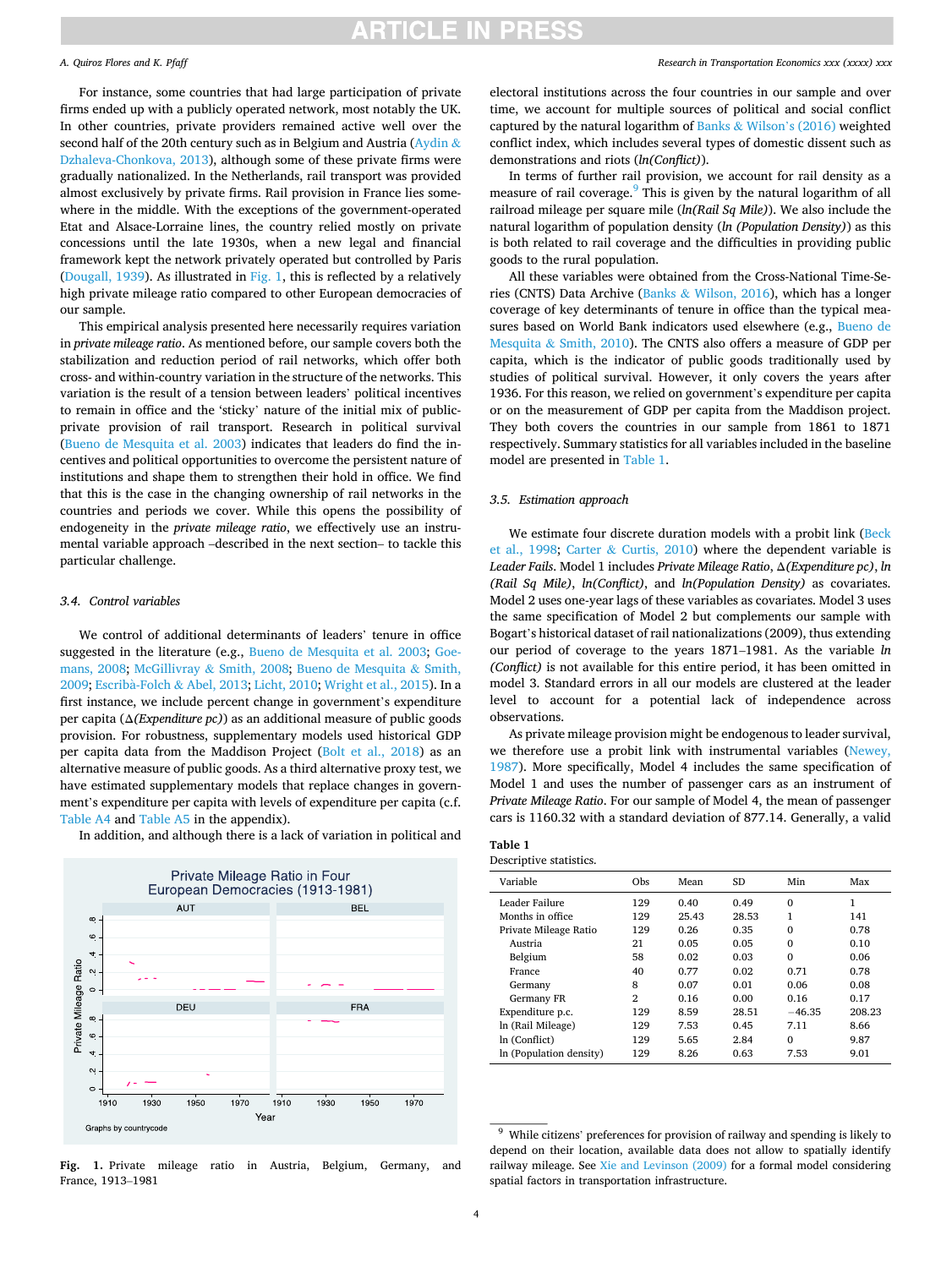# TICI E IN

#### <span id="page-4-0"></span>*A. Quiroz Flores and K. Pfaff*

instrumental variable must be correlated with the endogenous variable and be uncorrelated with the disturbance ([Greene, 2018\)](#page-9-0). A valid instrument must also meet the exclusion restriction. We believe that our instrument meets these three conditions.10

First, historically, car ownership has been a strong competitor of rail travel in general and may have had an impact on demand for the public rail networks as service deteriorated and public debt increased. Second, the decision to purchase a car is mostly private and we assume that leaders do not have neither the political incentives nor the capacity to interfere with the private decision to purchase a car. We believe that this decreases any correlation between car passengers and the disturbance, thus reducing the probability of endogeneity. Lastly, we do not expect that the number of passenger cars will have a direct effect on the probability of leader deposition. While the development of the infrastructure for car travel may have an effect on leader survival, the utilization of this infrastructure and the purchase of cars by individuals is unlikely to determine a leader's prospects of staying in office. $11$ 

### **4. Empirical findings**

Estimation results in Table 2 indicate that the private provision of rail transport increases the probability of leader deposition as the coefficients for *Private Mileage Ratio* and *Private Mileage Ratio<sub>t-1</sub>* across models are positive and significant. This is consistent with our hypothesis on the negative effect of the private provision of quasi-public goods.

Empirical findings of our control variables are consistent with previous work on political survival (e.g., [Bueno de Mesquita et al. 2003](#page-9-0); Escribà-Folch & [Abel, 2013; Licht, 2010\)](#page-9-0). For instance, the coefficients for the cubic polynomial indicate that there is no duration dependence, which is consistent with the argument that leaders face a constant hazard rate over time due to a weak loyalty norm in large coalition systems. Also, similar to Escribà-Folch [and Abel \(2013\),](#page-9-0) we find that conflict increases the likelihood of leader removal reflecting adverse effects of political instability.

In order to illustrate the negative effect of the private provision of rail transport on leader survival, Fig. 2 presents the hazard rate of leaders as a function of the ratio of private mileage according to the estimation results of Model 2 in Table 2, with all other covariates held at their medians. Fig. 2 clearly shows that private mileage provision increases the probability of leader deposition. This substantive effect is present in all four models in Table 2.

According to Model 2, and holding all covariates at their median, a ten per cent increase in the share of rail mileage owned by private firms —our *Private Mileage Ratio*— increases the probability of leader *Research in Transportation Economics xxx (xxxx) xxx*

## **Table 2**

Estimation results (baseline models).

| Variable                                 | Model 1         | Model 2            | Model 3            | Model 4         |
|------------------------------------------|-----------------|--------------------|--------------------|-----------------|
| Private Mileage Ratio                    | $1.052**$       |                    |                    | $3.030**$       |
|                                          | (0.50)          |                    |                    | (1.29)          |
| Private Mileage Ratio <sub>t-1</sub>     |                 | 1.385**            | $0.805*$           |                 |
|                                          |                 | (0.58)             | (0.44)             |                 |
| $\Delta$ (Expenditure pc)                | 0.002           |                    |                    | 0.002           |
|                                          | (0.00)          |                    |                    | (0.01)          |
| $\Delta$ (Expenditure pc) <sub>t-1</sub> |                 | $-0.005$           | $-0.003$           |                 |
|                                          |                 | (0.01)             | (0.01)             |                 |
| ln (Rail Sq Mile)                        | 0.156           |                    |                    | 0.247           |
|                                          | (0.32)          |                    |                    | (0.33)          |
| $ln (Rail Sq Mile)_{t-1}$                |                 | 0.312              | 0.230              |                 |
|                                          |                 | (0.40)             | (0.28)             |                 |
| In (Conflict)                            | $0.274***$      |                    |                    | $0.209**$       |
|                                          | (0.07)          |                    |                    | (0.08)          |
| $ln (Conflict)_{t=1}$                    |                 | $0.125**$          |                    |                 |
|                                          |                 | (0.06)             |                    |                 |
| In (Population Density)                  | $-0.161$        |                    |                    | 0.602           |
|                                          | (0.33)          |                    |                    | (0.66)          |
| In (Population Density) $_{t-1}$         |                 | 0.047              | $-0.209$           |                 |
| Months in Office                         |                 | (0.44)<br>$-0.016$ | (0.33)<br>$-0.011$ |                 |
|                                          | 0.052<br>(0.03) |                    | (0.01)             | 0.048<br>(0.03) |
| Months in Office $2$                     | $-0.001$        | (0.03)<br>0.001    | 0.000              | $-0.000$        |
|                                          | (0.00)          | (0.00)             | (0.00)             | (0.00)          |
| Months in Office <sup>3</sup>            | 0.000           | $-0.000$           | $-0.000$           | 0.000           |
|                                          | (0.00)          | (0.00)             | (0.00)             | (0.00)          |
| Constant                                 | $-2.688$        | $-4.165$           | $-0.557$           | $-9.901*$       |
|                                          | (2.08)          | (3.06)             | (2.48)             | (5.26)          |
|                                          |                 |                    |                    |                 |
| Ath $\rho$                               |                 |                    |                    | $-0.477$        |
|                                          |                 |                    |                    | (0.31)          |
| ln σ                                     |                 |                    |                    | $-1.77***$      |
|                                          |                 |                    |                    | (0.10)          |
| Observations                             | 129             | 116                | 249                | 125             |
| Clusters                                 | 65              | 56                 | 109                | 63              |
| Log-Likelihood                           | $-68.42$        | $-65.53$           | $-153.6$           | $-20.84$        |

Notes: Discrete duration models with a probit link where the dependent variable is *Leader Failure*. Unit of analysis is country-leader-year. Model 4 uses an instrumental variable probit link model. Wald test for a null of no endogeneity in Model 4: (Ath  $\rho = 0$ ) with  $\chi^2(1) = 2.34$  and p-value of 0.1258. Significance levels: \*\*\*p *<* 0.01, \*\*p *<* 0.05, \*p *<* 0.1.



**Fig. 2.** Probability of leader deposition (model 2, Table 2).

deposition in roughly five to six percent points. More specifically and taking the 0.262 sample mean in private mileage ratio as a reference, Model 2 indicates that an increase in *Private Mileage Ratio* from 30 per cent to 40 per cent increases the probability of leader deposition from 36.8 per cent to 42.2 per cent, with standard errors of 0.06 and 0.05 respectively.

 $10$  Testing the validity of an instrument is an imperfect task. In Table A1 and [A2](#page-6-0) in the Appendix we present full results of our two-step instrumental variable probit models from Tables 2 and 3. Results include the first stage regression which shows that the effect of passenger cars on *Private Mileage Ratio* is positive and highly statistically significant. Our results also suggest that we fail to reject the null hypothesis of no endogeneity. However, it is more difficult to show that an instrument meets the exclusion restriction. Recent work has shown that valid instruments are very unlikely to pass empirical tests of the exclusion restriction [\(Wan, 2018](#page-10-0); [Deng, 2019\)](#page-9-0), and only under very restrictive conditions can a test be implemented [\(Baiocchi et al., 2014](#page-9-0)). These conditions are not present in our sample. In spite of this, we believe that the use of passenger cars will not have a direct effect on leader survival. Additionally, we recognize that there may be omitted variables that are correlated with passenger cars in the first stage regression. Indeed, a common issue for all quantitative analyses –including our own– is that the 'true' set of independent variables is unknown or cannot be validly quantified (c.f. Neumayer & [Plümper, 2017,](#page-9-0) p. 130ff). While we cannot be sure that we have not omitted variables, which necessarily limits our analysis, we are confident that the instrumental variable approach used here ad-

dresses our main concern of endogeneity.  $\real^{11}$  We thank an anonymous reviewer for pointing out the difference between the construction and utilization phase of transport infrastructure.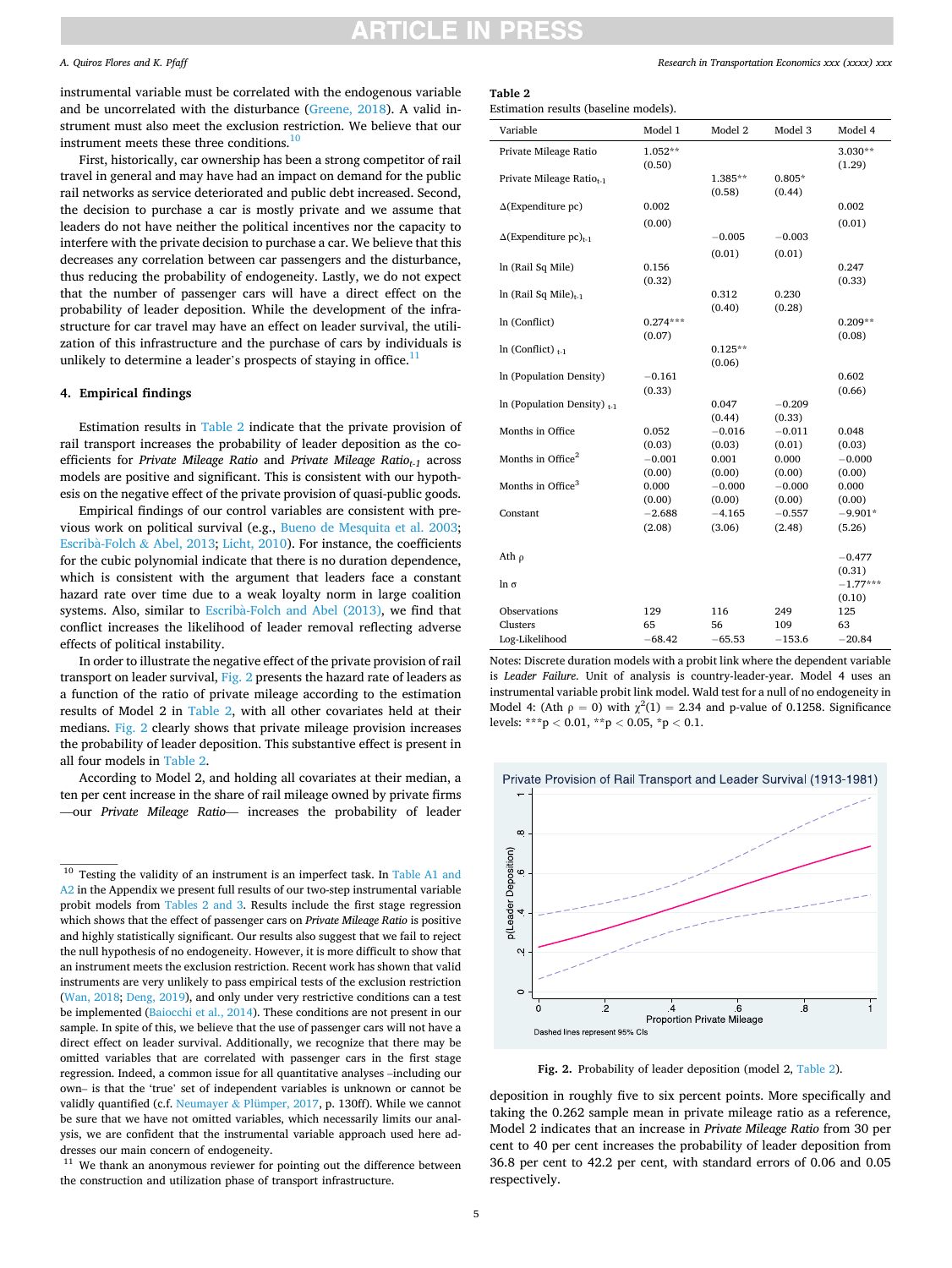# **ARTICLE IN PRESS**

#### <span id="page-5-0"></span>*A. Quiroz Flores and K. Pfaff*

The models of [Table 2](#page-4-0) use changes in government expenditure per capita as a measure of public goods provision. As mentioned before, we used this variable due to its extensive historical coverage of the countries in our sample. While this is an adequate measure of wealth, we supplemented our analyses by replacing government expenditure per capita with a measure of GDP per capita in 2011 US Dollars with multiple benchmarks as provided by the Maddison Project [\(Bolt et al., 2018\)](#page-9-0). This database provides the longest historical coverage of GDP per capita and it has allowed us to extend the number of observations significantly. Summary statistics for all covariates for the estimation sample of Model 1 are available in [Table A3](#page-7-0) in the Appendix. [Table 3](#page-6-0) presents estimation results; the estimation strategy is identical to the strategy of [Table 2.](#page-4-0)

These estimation results from [Table 3](#page-6-0) confirm that increases in the private mileage ratio increase the likelihood of leader deposition. Indeed, the coefficients for *Private Mileage Ratio* and *Private Mileage Ratiot-1* in Models 1 and 2 are positive and significant. As an illustration, Model 2 indicates that an increase in *Private Mileage Ratio* from 30 per cent to 40 per cent increases the probability of leader deposition from 44.1 per cent to 49 per cent, with standard errors of 0.04 and 0.05 respectively. This type of increase of the probability of deposition is also observed in Model 4, our instrumental variable model that relies on the number of passenger cars as an instrument of *Private Mileage Ratio*. 12

It is important to note, however, that the coefficients for *Private Mileage Ratio* in [Table 3](#page-6-0) are not as large as in [Table 2](#page-4-0) - extending the historical coverage has moderated the magnitude of the effect of the private provision of rail transport. This is also evident in Model 3, which extends our original data with Bogart's historical dataset of rail nationalizations (2009). In this case, *Private Mileage Ratio* is no longer significant.

To sum up, our results generally indicate that a large proportion of private rail mileage increases the likelihood of leader deposition. While the sample only comprises a small number of countries for a significant period of time, our results are robust to different specifications, to the use of an instrumental variable as well as to different sources of public goods provision.

Since our estimation sample is restricted to four countries, however, we were unable to estimate panel data models that could explore the effect of unobserved heterogeneity through fixed or random effects. In spite of this, we estimated a random effects probit model for our four countries and estimation results showed that the panel level variance component was not significant. Moreover, it has been argued that probit models cannot be estimated with conditional fixed effects, while unconditional fixed effects lead to bias estimates ([StataCorp, 2017\)](#page-10-0). Thus, we did not estimate fixed effects models. Future work could collect more data on countries with significant variation in *Private Mileage Ratio*, which would facilitate the estimation of panel data models.

#### **5. Discussion: survival-enhancing private provision**

In this research article, we examined whether democratic political leaders have a higher likelihood of remaining in office when a larger share of railway mileage is provided publicly. Our argument of increasing electoral incentives with public provision of railways is empirically supported by the analysis. Yet, it appears puzzling at first that the same countries that provided mass transport publicly, opted for policies of privatization or at least sweeping private provision of railway services since the 1980s.

The 1980s are a natural inflexion point in the analysis of public and private provision of services, particularly in the areas of transport and

#### *Research in Transportation Economics xxx (xxxx) xxx*

communication. At this time, there were sweeping ideological changes across the world – as well as large economic shocks– that turned privatization into a viable political strategy. Explaining and summarizing motives for privatization have received large attention in research (e.g., Montagnes & [Bektemirov, 2018;](#page-9-0) Clarke & [Pistelis, 2005](#page-9-0); [Bortolotti et al.,](#page-9-0)  [2004; Megginson and Netter 2003;](#page-9-0) Vickers & [Wright, 1989\)](#page-10-0). Amongst others, the drive for privatization stemmed from efficiency considerations and political rent-seeking behaviour. Fiscal imbalances and political uncertainty trigger privatization as windfall revenues can be used to serve political purposes in the present (Montagnes & [Bektemirov,](#page-9-0)  [2018;](#page-9-0) [Bortolotti et al., 2004\)](#page-9-0). As a politician's confidence about re-election decreases, it becomes more and more convenient to invest less in public assets but privatize (Montagnes & [Bektemirov, 2018\)](#page-9-0). In other words, it is rational for political leaders to prefer revenues from privatization over public provision of railway services if it generates higher private rents or electoral incentives than public provision.

While an empirical analysis of the effect of ownership structure on political survival may benefit from data from the 1980s, we believe that the forces that made privatization viable in the 1980s make this period and subsequent years qualitatively different from the historical stabilization and reduction periods covered in this study. In addition, these changes reduced a large proportion of the variation in rail ownership that we identified in the period covered by our paper. Against this backdrop, our data collection is limited to 1913 to 1981. Nevertheless, we believe this is a very useful dataset that will provide a foundation for the analysis of subsequent changes in the ownership structure of mass transport.

#### **6. Conclusion**

In this article, we use historical data on the ownership of rail miles in four European democracies between 1913 and 1981 to disaggregate the provision of public goods and estimate its effect on leaders' tenure in office. Specifically, we argue that the private provision of public goods should increase the hazard rates of leaders in large coalition systems because it reduces the general welfare of supporters, thus fueling their incentives to replace the incumbent with a challenger. Empirical results support our theoretical expectation: discrete duration models of leader survival suggest that the private provision of rail transport increases the probability of leader deposition.

The evidence that the public provision of railway mileage is beneficial for a political leader helps explain the sweeping policies of nationalization of public services in the first half of the 20th Century in Western Europe. When private provision is unregulated, chaotic, and inefficient, politicians in democratic countries can seize this opportunity to take over routes and offer public goods in the form of nationwide rail travel at affordable prices in exchange of political support. The evidence in this paper indicates that the private provision of rail transport was not politically beneficial between 1913 and 1981, which partly explains large waves of nationalization.

This does not mean that the public provision of rail transport is under all circumstances financially superior to private provision. As mentioned in the theoretical section, there is mixed evidence in terms of the success of the public or private provision of mass transport. Our argument therefore does not focus on efficiency or long-term viability, but on the political opportunities that public provision offers in the short term. As elaborated in our discussion, opting for privatization or private-public partnerships may be rational under certain circumstances. In order to test whether leader survival under privatization differs from survival under private-public partnership, further research and data collection will necessary, and we hope that future research will undertake such endeavor.

### **CRediT authorship contribution statement**

**Alejandro Quiroz Flores:** Conceptualization, Investigation, Data

<sup>&</sup>lt;sup>12</sup> In [Table A2](#page-7-0) in the Appendix we present the full results of Model 4 from [Table 3](#page-6-0), a two-step instrumental variable probit model. Results include the first stage regression which shows that the effect of passenger cars on *Private Mileage Ratio* is positive and highly statistically significant. Our results also suggest that we fail to reject the null hypothesis of no endogeneity.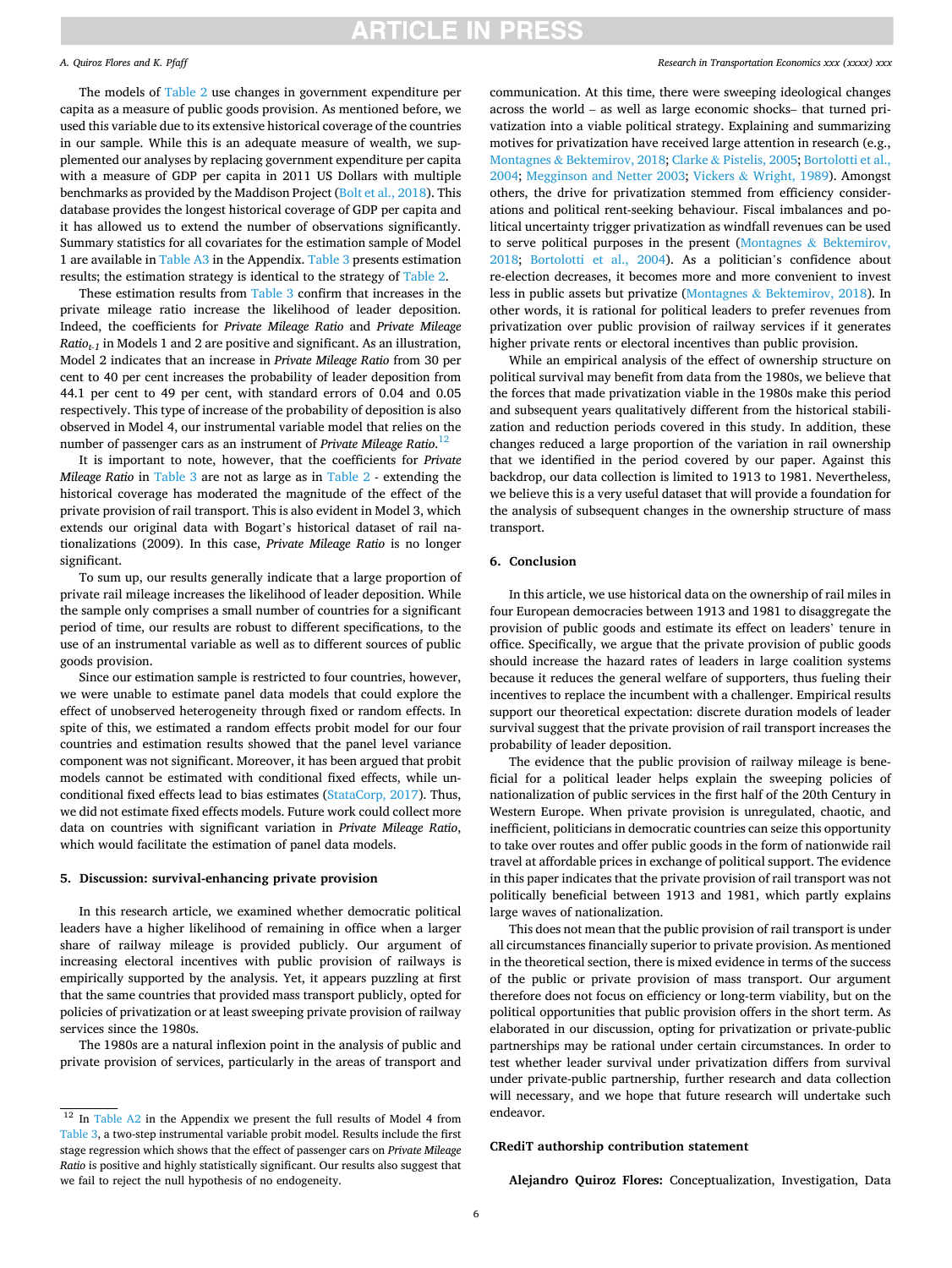# **ARTICLE IN PRES**

#### <span id="page-6-0"></span>*A. Quiroz Flores and K. Pfaff*

#### **Table 3**

Estimation results (including GDP per capita).

|                                      | Model 1      | Model 2       | Model 3      | Model 4      |
|--------------------------------------|--------------|---------------|--------------|--------------|
| Private Mileage Ratio                | $1.270***$   |               |              | $2.129**$    |
|                                      | (0.452)      |               |              | (0.836)      |
| Private Mileage Ratio <sub>t-1</sub> |              | $1.204***$    | 0.453        |              |
|                                      |              | (0.439)       | (0.306)      |              |
| ln (GDP per capita)                  | $-0.160$     |               |              | 0.171        |
|                                      | (0.370)      |               |              | (0.438)      |
| In (GDP per capita) $_{t-1}$         |              | $-0.591$      | $-0.164$     |              |
|                                      |              | (0.381)       | (0.207)      |              |
| ln (Rail Sq Mile)                    | $-0.0164$    |               |              | 0.364        |
|                                      | (0.434)      |               |              | (0.452)      |
| ln (Rail Sq Mile) $_{t-1}$           |              | $-0.00203$    | 0.277        |              |
|                                      |              | (0.546)       | (0.285)      |              |
| In (Conflict)                        | $0.221***$   |               |              | $0.258***$   |
|                                      | (0.0612)     |               |              | (0.0843)     |
| In (Conflict) $_{t-1}$               |              | 0.0729        |              |              |
|                                      |              | (0.0462)      |              |              |
| In (Population Density)              | 0.0829       |               |              | 0.0604       |
|                                      | (0.462)      |               |              | (0.616)      |
| In (Population Density) $_{t-1}$     |              | 0.274         | $-0.375$     |              |
|                                      |              | (0.567)       | (0.302)      |              |
| Months in Office                     | $0.0540*$    | 0.0106        | 0.00240      | $0.0528*$    |
|                                      | (0.0277)     | (0.0255)      | (0.0135)     | (0.0275)     |
| Months in Office <sup>2</sup>        | $-0.000626$  | 0.000214      | $-0.000105$  | $-0.000526$  |
|                                      | (0.000660)   | (0.000653)    | (0.000278)   | (0.000661)   |
| Months in Office <sup>3</sup>        | 0.00000136   | $-0.00000286$ | 0.000000424  | 0.000000691  |
|                                      | (0.00000388) | (0.00000423)  | (0.00000160) | (0.00000382) |
| Constant                             | $-1.708$     | 1.754         | 1.939        | $-7.812*$    |
|                                      | (3.494)      | (3.396)       | (2.104)      | (4.510)      |
| Ath $\rho$                           |              |               |              | $-0.273$     |
|                                      |              |               |              | (0.208)      |
| $\ln \sigma$                         |              |               |              | $-1.753***$  |
|                                      |              |               |              | (0.0639)     |
| Observations                         | 159          | 146           | 277          | 144          |
| Clusters                             | 83           | 75            | 127          | 75           |
| Log-Likelihood                       | $-87.79$     | $-86.88$      | $-174.5$     | $-29.63$     |

Notes: Discrete duration models with a probit link where the dependent variable is *Leader Failure*. Unit of analysis is country-leader-year. Model 4 uses an instrumental variable probit link model. Wald test for a null of no endogeneity in Model 4: (Ath  $\rho = 0$ ) with  $\chi^2(1) = 1.72$  and p-value of 0.1895. Significance levels: \*\*\* p < 0.01, \*\* p *<* 0.05, \*p *<* 0.1.

curation, Data collection, Formal analysis, Visualization, Validation, Writing – original draft, Writing – review & editing. **Katharina Pfaff:**  Conceptualization, Investigation, Data curation, Data collection, Validation, Writing – original draft, Writing – review & editing.

#### **Acknowledgements**

Alejandro Quiroz Flores would like to acknowledge the support of the Business and Local Government Data Research Centre (ES/S007156/ 1) funded by the Economic and Social Research Council (ESRC) for undertaking this work.

## **Appendix A. Supplementary data**

Supplementary data to this article can be found online at<https://doi.org/10.1016/j.retrec.2021.101046>.

### **Appendix**

**Table A1** 

First and second stage results for model 4 of [Table 2.](#page-4-0)

| Variable                  | Leader Failure (2nd Stage) | Private Mileage Ratio (1st stage) |
|---------------------------|----------------------------|-----------------------------------|
| Private Mileage Ratio     | $3.030**$                  |                                   |
|                           | (1.29)                     |                                   |
| Passenger Cars            |                            | $0.0001***$                       |
|                           |                            | (0.00)                            |
| $\Delta$ (Expenditure pc) | 0.002                      | $-0.003*$                         |
|                           | (0.01)                     | (0.00)                            |
| ln (Rail Sq Mile)         | 0.247                      | $0.178***$                        |
|                           | (0.33)                     | (0.06)                            |
| ln (Conflict)             | $0.209**$                  | $0.024**$                         |
|                           | (0.08)                     | (0.01)                            |
| In (Population Density)   | 0.602                      | $-0.533***$                       |
|                           | (0.66)                     | (0.06)                            |

(*continued on next page*)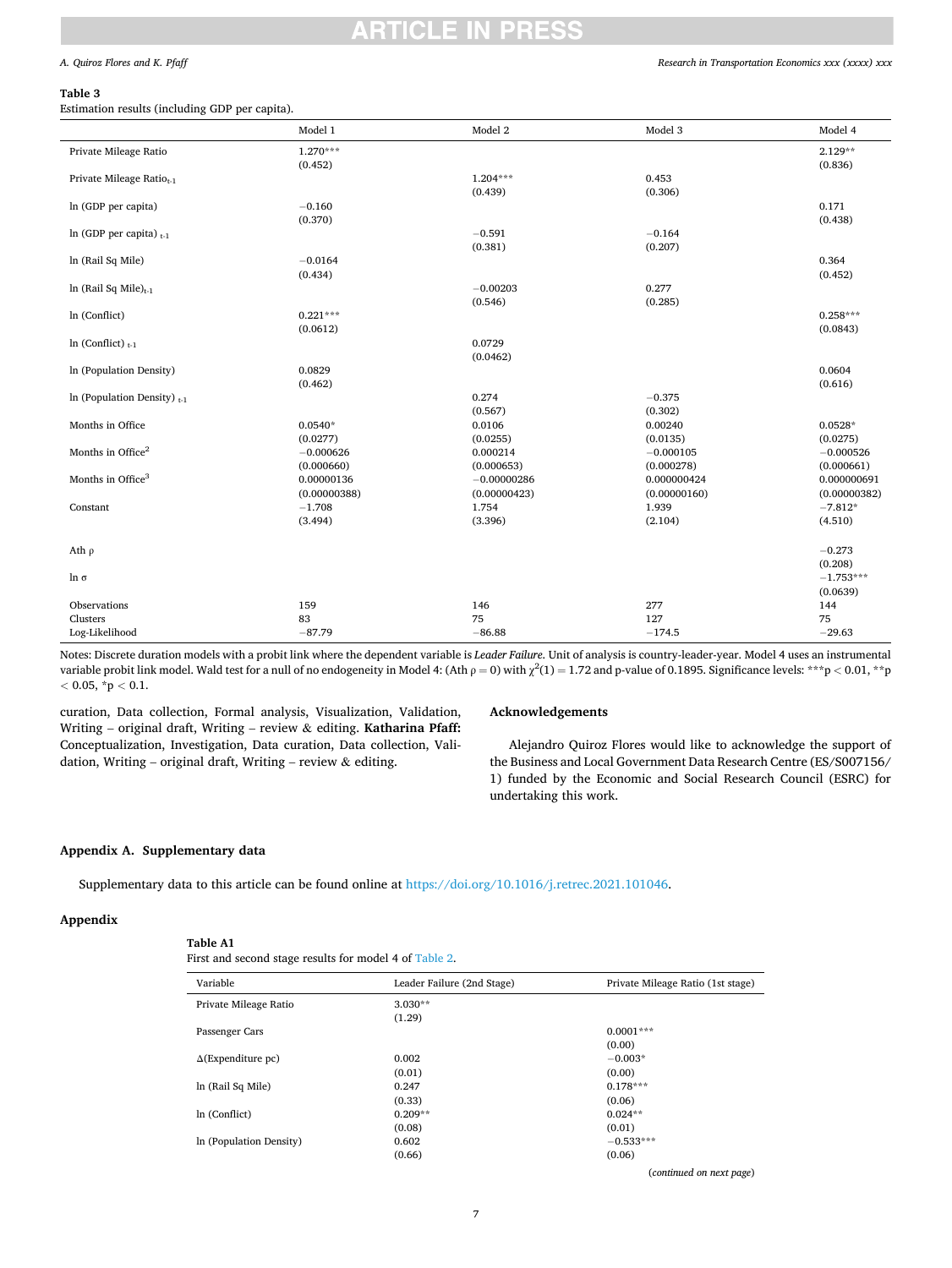#### CI F IN PRE!

#### <span id="page-7-0"></span>*A. Quiroz Flores and K. Pfaff*

#### *Research in Transportation Economics xxx (xxxx) xxx*

# **Table A1** (*continued* )

| Variable                      | Leader Failure (2nd Stage) | Private Mileage Ratio (1st stage) |
|-------------------------------|----------------------------|-----------------------------------|
| Months in Office              | 0.048                      | 0.003                             |
|                               | (0.03)                     | (0.00)                            |
| Months in Office <sup>2</sup> | $-0.000$                   | $-0.000*$                         |
|                               | (0.00)                     | (0.00)                            |
| Months in Office <sup>3</sup> | 0.000                      | 0.000                             |
|                               | (0.00)                     | (0.00)                            |
| Constant                      | $-9.901*$                  | $-3.100***$                       |
|                               | (5.26)                     | (0.49)                            |
| Ath $\rho$                    | $-0.477$                   |                                   |
|                               | (0.31)                     |                                   |
| $\ln \sigma$                  | $-1.77***$                 |                                   |
|                               | (0.10)                     |                                   |
| Observations                  | 125                        |                                   |
| Clusters                      | 63                         |                                   |
| Log-Likelihood                | $-20.84$                   |                                   |

Notes: First and second stage of instrumental variable probit link model. Dependent variable is *Leader Failure*. Unit of analysis is country-leader-year. Wald test for a null of no endogeneity: (Ath  $\rho = 0$ ) with  $\chi^2(1) = 2.34$  and p-value of 0.1258. Significance levels: \*\*\*p *<* 0.01, \*\*p *<* 0.05, \*p *<* 0.1 Standard errors in parentheses.

#### **Table A2**

First and second stage results for model 4 of [Table 3.](#page-6-0)

| Variable                      | Leader Failure (2nd Stage) | Private Mileage Ratio (1st stage) |
|-------------------------------|----------------------------|-----------------------------------|
| Private Mileage Ratio         | $2.129**$                  |                                   |
|                               | (0.836)                    |                                   |
| Passenger Cars                |                            | $0.000260***$                     |
|                               |                            | (0.0000422)                       |
| $\Delta$ (Expenditure pc)     | 0.171                      | $-0.339***$                       |
|                               | (0.438)                    | (0.114)                           |
| ln (Rail Sq Mile)             | 0.364                      | 0.133                             |
|                               | (0.452)                    | (0.0926)                          |
| In (Conflict)                 | $0.258***$                 | $-0.00105$                        |
|                               | (0.0843)                   | (0.00739)                         |
| In (Population Density)       | 0.0604                     | $-0.411***$                       |
|                               | (0.616)                    | (0.110)                           |
| Months in Office              | $0.0528*$                  | 0.00253                           |
|                               | (0.0275)                   | (0.00399)                         |
| Months in Office <sup>2</sup> | $-0.000526$                | $-0.0000797$                      |
|                               | (0.000661)                 | (0.0000761)                       |
| Months in Office <sup>3</sup> | 0.000000691                | 0.000000312                       |
|                               | (0.00000382)               | (0.000000360)                     |
| Constant                      | $-7.812*$                  | 5.387***                          |
|                               | (4.510)                    | (0.735)                           |
| Ath $\rho$                    | $-0.273$                   |                                   |
|                               | (0.208)                    |                                   |
| $\ln \sigma$                  | $-1.753***$                |                                   |
|                               | (0.0639)                   |                                   |
| Observations                  | 144                        |                                   |
| Clusters                      | 75                         |                                   |
| Log-Likelihood                | $-29.63$                   |                                   |

Notes: First and second stage of instrumental variable probit link model. Dependent variable is *Leader Failure*. Unit of analysis is country-leader-year. Wald test for a null of no endogeneity: (Ath  $\rho = 0$ ) with  $\chi^2(1) = 1.72$  and p-value of 0.1895. Significance levels: \*\*\*p *<* 0.01, \*\*p *<* 0.05, \*p *<* 0.1 Standard errors in parentheses.

| Table A.3                                            |  |
|------------------------------------------------------|--|
| Descriptive statistics (based on Model 1 in Table 3) |  |

| Variable                | Obs            | Mean  | <b>SD</b> | Min          | Max  |
|-------------------------|----------------|-------|-----------|--------------|------|
| Leader Failure          | 159            | 0.40  | 0.49      | $\mathbf{0}$ |      |
| Months in office        | 159            | 23.08 | 26.37     |              | 141  |
| Private Mileage Ratio   | 159            | 0.24  | 0.32      | 0            | 0.78 |
| Austria                 | 36             | 0.11  | 0.10      | 0            | 0.32 |
| Belgium                 | 59             | 0.02  | 0.03      | $\Omega$     | 0.06 |
| France                  | 40             | 0.77  | 0.02      | 0.71         | 0.78 |
| Germany                 | 22             | 0.07  | 0.01      | 0.03         | 0.08 |
| Germany FR              | $\overline{2}$ | 0.16  | 0.00      | 0.16         | 0.17 |
| ln (GDP per capita)     | 159            | 8.84  | 0.57      | 7.87         | 9.95 |
| ln (Rail Mileage)       | 159            | 7.51  | 0.43      | 7.11         | 8.66 |
| ln (Conflict)           | 159            | 5.84  | 2.87      | 0            | 9.87 |
| In (Population density) | 159            | 8.20  | 0.59      | 7.53         | 9.01 |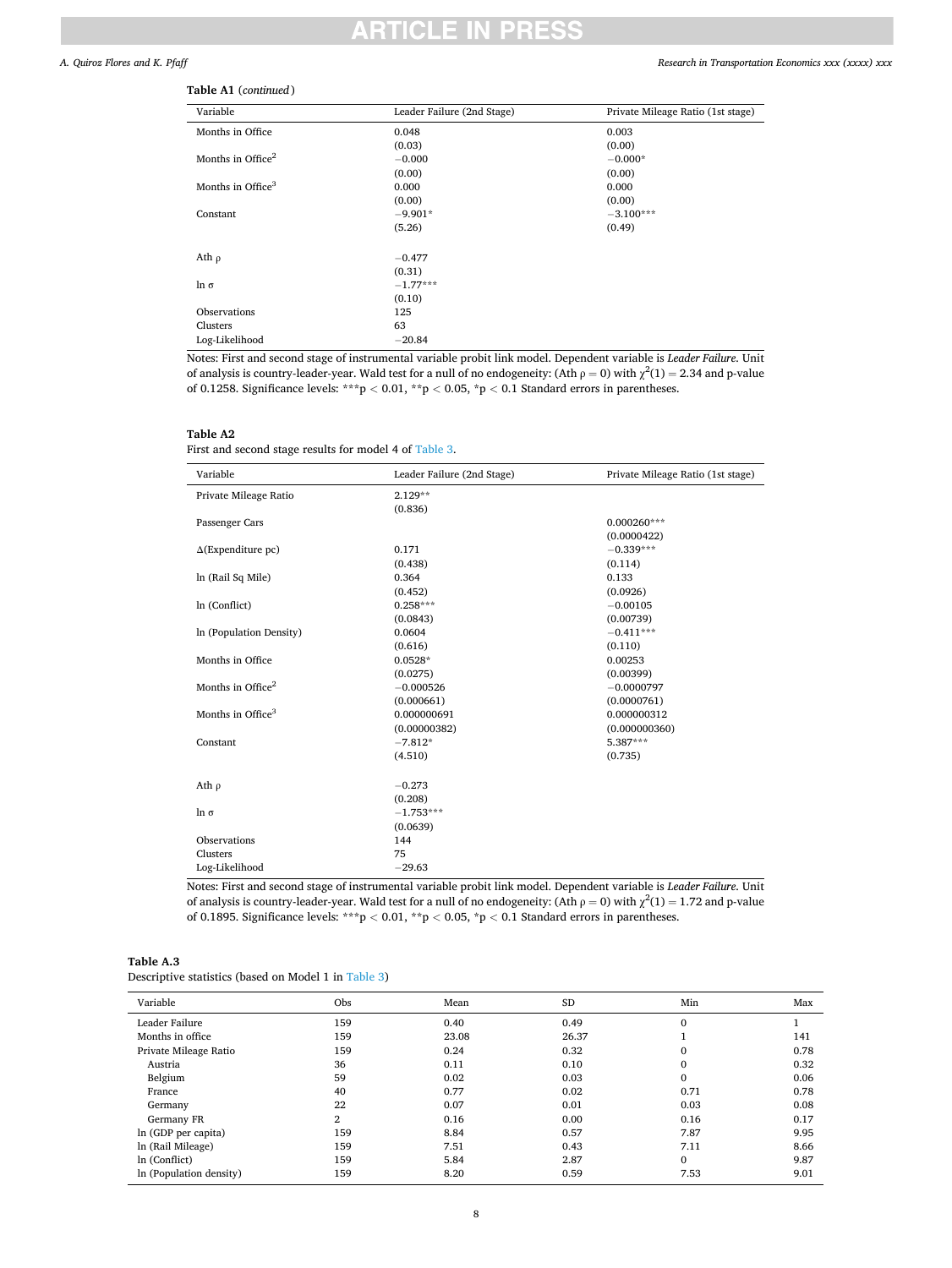# ◠

## <span id="page-8-0"></span>**Table A.4**

Alternative proxy robustness test for Model 1 of [Table 2](#page-4-0)

| Variable                      | Model 1         |
|-------------------------------|-----------------|
| Private Mileage Ratio         | $0.913*$        |
|                               | (0.470)         |
| ln (Expenditure pc)           | 0.0837          |
|                               | (0.127)         |
| ln (Rail Sq Mile)             | 0.243           |
|                               | (0.302)         |
| ln (Conflict)                 | $0.297***$      |
|                               | (0.0820)        |
| In (Population Density)       | $-0.346$        |
|                               | (0.390)         |
| Months in Office              | 0.0466          |
|                               | (0.0319)        |
| Months in Office $^2$         | $-0.000457$     |
|                               | (0.000746)      |
| Months in Office <sup>3</sup> | $1.19e^{-07}$   |
|                               | $(4.44e^{-06})$ |
| Constant                      | $-2.728$        |
|                               | (2.093)         |
|                               |                 |
| Observations                  | 133             |
| Clusters                      | 68              |
| Log-Likelihood                | $-70.52$        |
|                               |                 |

Notes: Discrete duration models with a probit link where the dependent variable is *Leader Failure*. Unit of analysis is country-leader-year. Model 1 uses the logarithm of government expenditure per capita. Significance levels: \*\*\*p *<* 0.01, \*\*p *<* 0.05, \*p *<* 0.1.

#### **Table A.5**

l,

Alternative proxy robustness test for Model 4 of [Table 2](#page-4-0)

| Variable                      | Leader Failure (2nd Stage) | Private Mileage Ratio (1st stage) |
|-------------------------------|----------------------------|-----------------------------------|
| Private Mileage Ratio         | $2.140**$                  |                                   |
|                               | (1.022)                    |                                   |
| Passenger Cars                |                            | $0.000200***$                     |
|                               |                            | $(3.86e^{-0.5})$                  |
| ln (Expenditure pc)           | 0.110                      | $-0.0970***$                      |
|                               | (0.135)                    | (0.0350)                          |
| ln (Rail Sq Mile)             | 0.341                      | $0.252***$                        |
|                               | (0.303)                    | (0.0667)                          |
| ln (Conflict)                 | $0.267***$                 | 0.00809                           |
|                               | (0.0872)                   | (0.00846)                         |
| In (Population Density)       | 0.0424                     | $-0.504***$                       |
|                               | (0.588)                    | (0.0801)                          |
| Months in Office              | 0.0495                     | 0.00648*                          |
|                               | (0.0303)                   | (0.00372)                         |
| Months in Office <sup>2</sup> | $-0.000459$                | $-0.000181***$                    |
|                               | (0.000688)                 | $(7.00e^{-05})$                   |
| Months in Office <sup>3</sup> | $3.06e^{-07}$              | $8.84e^{-07***}$                  |
|                               | $(3.84e^{-06})$            | $(3.07e^{-07})$                   |
| Constant                      | $-7.167*$                  | $3.276***$                        |
|                               | (4.327)                    | (0.405)                           |
| Ath $\rho$                    | $-0.295$                   |                                   |
|                               | (0.241)                    |                                   |
| $\ln \sigma$                  | $-1.811***$                |                                   |
|                               | (0.0937)                   |                                   |
| Observations                  | 128                        |                                   |
| Clusters                      | 65                         |                                   |
| Log-Likelihood                | $-17.88$                   |                                   |

Notes: First and second stage of instrumental variable probit link model. Dependent variable is *Leader Failure*. Unit of analysis is country-leader-year. Wald test for a null of no endogeneity: (Ath  $\rho = 0$ ) with  $\chi^2(1) = 1.50$  and p-value of 0.22. Significance levels: \*\*\*p *<* 0.01, \*\*p *<* 0.05, \*p *<* 0.1 Standard errors in parentheses.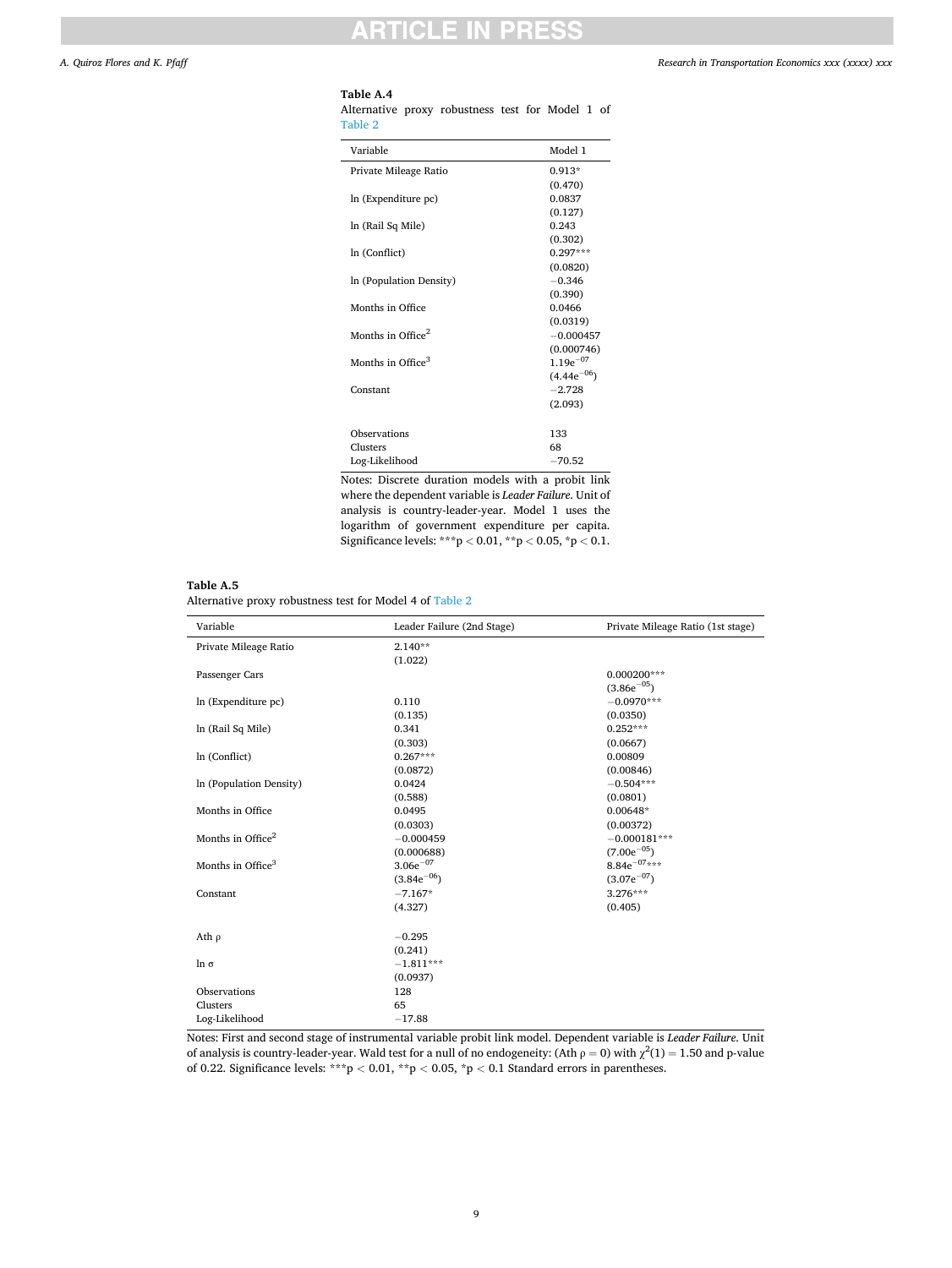# **ARTICLE IN PRESS**

#### <span id="page-9-0"></span>*A. Quiroz Flores and K. Pfaff*

#### **References**

- Adam, A., Delis, M. D., & Kammas, P. (2011). Are democratic governments more efficient? *European Journal of Political Economy, 27*(1), 75–86. [https://doi.org/](https://doi.org/10.1016/j.ejpoleco.2010.04.004) [10.1016/j.ejpoleco.2010.04.004](https://doi.org/10.1016/j.ejpoleco.2010.04.004)
- Amaral, M. (2008). Public vs private management of public utilities the case of urban public transport in Europe. *Research in Transportation Economics, 22*(1), 85–90. <https://doi.org/10.1016/j.retrec.2008.05.021>
- [Andreoni, J., & Bergstrom, T. \(1996\). Do government subsidies increase the private](http://refhub.elsevier.com/S0739-8859(21)00018-4/sref3) [supply of public goods?](http://refhub.elsevier.com/S0739-8859(21)00018-4/sref3) *Public Choice, 88*(3/4), 295–308.
- [Aydin, G., & Dzhaleva-Chonkova, A. \(2013\). Discussions on rail in urban areas and rail](http://refhub.elsevier.com/S0739-8859(21)00018-4/sref4)  history. *[Research in Transportation Economics, 41](http://refhub.elsevier.com/S0739-8859(21)00018-4/sref4)*(1), 84–88.
- [Bagnoli, M., & Lipman, B. L. \(1992\). Private provision of public goods can Be efficient.](http://refhub.elsevier.com/S0739-8859(21)00018-4/sref5) *[Public Choice, 74](http://refhub.elsevier.com/S0739-8859(21)00018-4/sref5)*(1), 59–78.
- [Baiocchi, M., Cheng, J., & Small, D. S. \(2014\). Instrumental variable methods for causal](http://refhub.elsevier.com/S0739-8859(21)00018-4/sref6)  inference. *[Statistics in Medicine, 33](http://refhub.elsevier.com/S0739-8859(21)00018-4/sref6)*(13), 2297–2340.
- [Banks, A. S., & Wilson, K. A. \(2016\).](http://refhub.elsevier.com/S0739-8859(21)00018-4/sref7) *Cross-national time-series data archive*. Jerusalem, [Israel: Databanks International](http://refhub.elsevier.com/S0739-8859(21)00018-4/sref7).
- [Bausch, A. \(2014\). An experimental test of selectorate theory.](http://refhub.elsevier.com/S0739-8859(21)00018-4/sref8) *International Interactions, 40*[\(4\), 533](http://refhub.elsevier.com/S0739-8859(21)00018-4/sref8)–553.
- [Beck, N., Katz, J. N., & Tucker, R. \(1998\). Taking time seriously: Time-series cross](http://refhub.elsevier.com/S0739-8859(21)00018-4/sref9)[section analysis with a binary dependent variable.](http://refhub.elsevier.com/S0739-8859(21)00018-4/sref9) *American Journal of Political [Science, 42](http://refhub.elsevier.com/S0739-8859(21)00018-4/sref9)*(4), 1260–1288.
- [Bell, C. \(2011\). Buying support and buying time: The effect of regime consolidation on](http://refhub.elsevier.com/S0739-8859(21)00018-4/sref10) public goods provision. *[International Studies Quarterly, 55](http://refhub.elsevier.com/S0739-8859(21)00018-4/sref10)*(3), 625–646.
- [Boardman, A. E., & Aidan, R. V. \(1989\). Ownership and performance in competitive](http://refhub.elsevier.com/S0739-8859(21)00018-4/sref12) [environments: A comparison of the performance of private, mixed, and state-owned](http://refhub.elsevier.com/S0739-8859(21)00018-4/sref12)  enterprises. *[The Journal of Law and Economics, 32](http://refhub.elsevier.com/S0739-8859(21)00018-4/sref12)*, 1–33.
- [Bogart, D. \(2009\). Nationalizations and the development of transport systems: Cross](http://refhub.elsevier.com/S0739-8859(21)00018-4/sref13)[country evidence from railroad networks, 1860](http://refhub.elsevier.com/S0739-8859(21)00018-4/sref13)–1912. *The Journal of Economic [History, 69](http://refhub.elsevier.com/S0739-8859(21)00018-4/sref13)*(1), 202–237.
- Bogart, D. (2010). A global perspective on railway inefficiency and the rise of state ownership,1880-1912. *Explorations in Economic History, 47*(2), 158–178. [https://doi.](https://doi.org/10.1016/j.eeh.2009.09.001)  [org/10.1016/j.eeh.2009.09.001](https://doi.org/10.1016/j.eeh.2009.09.001)
- [Bolt, J., Inklaar, R., de Jong, H., & van Zanden, J. L. \(2018\).](http://refhub.elsevier.com/S0739-8859(21)00018-4/sref15) *Maddison Project database. "Rebasing 'Maddison'[: New income comparisons and the shape of long-run economic](http://refhub.elsevier.com/S0739-8859(21)00018-4/sref15)  development." [Maddison Project working paper 10](http://refhub.elsevier.com/S0739-8859(21)00018-4/sref15)*.
- Bortolotti, B., Fantini, M., & Siniscalco, D. (2004). Privatisation around the world: Evidence from panel data. *Journal of Public Economics, 88*(1–2), 305–332. [https://](https://doi.org/10.1016/S0047-2727(02)00161-5)  [doi.org/10.1016/S0047-2727\(02\)00161-5](https://doi.org/10.1016/S0047-2727(02)00161-5)
- Bougna, E., & Crozet, Y. (2016). Towards a liberalised European rail transport: Analysing and modelling the impact of competition on productive efficiency. *Research in Transportation Economics, 59*, 358–367. [https://doi.org/10.1016/j.](https://doi.org/10.1016/j.retrec.2016.07.014)  [retrec.2016.07.014](https://doi.org/10.1016/j.retrec.2016.07.014)
- [Boycko, M., Shleifer, A., & Vishny, R. \(1996\). A theory of privatization.](http://refhub.elsevier.com/S0739-8859(21)00018-4/sref18) *Economic Journal, 106*[\(435\), 309](http://refhub.elsevier.com/S0739-8859(21)00018-4/sref18)–319.
- [Bueno de Mesquita, B., & Smith, A. \(2009\). Political survival and endogenous](http://refhub.elsevier.com/S0739-8859(21)00018-4/sref19)  institutional change. *[Comparative Political Studies, 42](http://refhub.elsevier.com/S0739-8859(21)00018-4/sref19)*(2), 167–197.
- [Bueno de Mesquita, B., & Smith, A. \(2010\). Leader survival, revolutions, and the nature](http://refhub.elsevier.com/S0739-8859(21)00018-4/sref20)  of government finance. *[American Journal of Political Science, 54](http://refhub.elsevier.com/S0739-8859(21)00018-4/sref20)*(4), 936–950.
- [Bueno de Mesquita, B., Smith, A., Siverson, R. M., & Morrow, J. D. \(2003\).](http://refhub.elsevier.com/S0739-8859(21)00018-4/sref21) *The logic of political survival*[. Cambridge, MA: MIT Press.](http://refhub.elsevier.com/S0739-8859(21)00018-4/sref21)
- Burstein, Paul (2003). The Impact of Public Opinion on Public Policy: A Review and an Agenda. *Political Research Quarterly, 56*(1), 29–40. [https://doi.org/10.1177/](https://doi.org/10.1177/106591290305600103) [106591290305600103](https://doi.org/10.1177/106591290305600103)
- Cadot, O., Röller, L.-H., & Stephan, A. (2006). Contribution to productivity or pork barrel? The two faces of infrastructure investment. *Journal of Public Economics, 90*  (6–7), 1133–1153.<https://doi.org/10.1016/j.jpubeco.2005.08.006>
- Cao, X., & Ward, H. (2015). Winning coalition size, state capacity, and time horizons: An application of modified selectorate theory to environmental public goods provision. *International Studies Quarterly, 59*(2), 264–279. <https://doi.org/10.1111/isqu.12163>
- [Carter, D., & Curtis, S. \(2010\). Back to the future: Modeling time dependence in binary](http://refhub.elsevier.com/S0739-8859(21)00018-4/sref24)  data. *[Political Analysis, 18](http://refhub.elsevier.com/S0739-8859(21)00018-4/sref24)*(3), 271–292.
- [Caruana-Galizia, P., & Martí-Henneberg, J. \(2013\). European regional railways and real](http://refhub.elsevier.com/S0739-8859(21)00018-4/sref25)  [income, 18701910: A preliminary report.](http://refhub.elsevier.com/S0739-8859(21)00018-4/sref25) *Scandinavian Economic History Review, 61*  [\(2\), 167](http://refhub.elsevier.com/S0739-8859(21)00018-4/sref25)–196.
- Caves, D. W., & Christensen, L. R. (1980). The relative efficiency of public and private firms in a competitive environment: The case of Canadian railroads. *Journal of Political Economy, 88*(5), 958–976.<https://doi.org/10.1086/260916>
- Clarke, T., & Pistelis, C. (2005). *[The political economy of privatization](http://refhub.elsevier.com/S0739-8859(21)00018-4/sref27)*. London: Routledge. [Clark, W. R., Golder, S. N., & Paul, P. \(2013\). Monetary institutions and the political](http://refhub.elsevier.com/S0739-8859(21)00018-4/sref28)
- survival of democratic leaders. *[International Studies Quarterly, 57](http://refhub.elsevier.com/S0739-8859(21)00018-4/sref28)*, 556–567. [Deacon, R. T. \(2009\). Public good provision under dictatorship and democracy.](http://refhub.elsevier.com/S0739-8859(21)00018-4/sref29) *Public*
- *[Choice, 139](http://refhub.elsevier.com/S0739-8859(21)00018-4/sref29)*(1/2), 241–262. [Deng, A. \(2019\). On the test of exclusion restriction in linear instrumental variable](http://refhub.elsevier.com/S0739-8859(21)00018-4/sref30) regressions. *[Statistics in Medicine, 38](http://refhub.elsevier.com/S0739-8859(21)00018-4/sref30)*(15), 2897–2900.
- Donaldson, D., & Hornbeck, R. (2016). Railroads and American economic growth: A "market access" approach. *Quarterly Journal of Economics, 31*(2), 799–858. [https://](https://doi.org/10.1093/qje/qjw002) [doi.org/10.1093/qje/qjw002](https://doi.org/10.1093/qje/qjw002)
- [Dougall, H. E. \(1939\). Public and private operation of railway in France.](http://refhub.elsevier.com/S0739-8859(21)00018-4/sref32) *The Annals Of [the American Academy Of Political And Social Science, 201](http://refhub.elsevier.com/S0739-8859(21)00018-4/sref32)*(1), 211–216.
- Downs, A. (1957). *[An economic theory of democracy](http://refhub.elsevier.com/S0739-8859(21)00018-4/sref33)*. New York: Harper and Row. Escribà-Folch, & Abel. (2013). Repression, political threats, and survival under autocracy. *[International Political Science Review, 34](http://refhub.elsevier.com/S0739-8859(21)00018-4/sref34)*(5), 543–560.
- Evans, A. W. (2013). The economics of railway safety. *Research in Transportation Economics, 43*(1), 137–147.<https://doi.org/10.1016/j.retrec.2012.12.003>

*Research in Transportation Economics xxx (xxxx) xxx*

- [Goemans, H. E. \(2008\). Which way out? The manner and consequences of losing office.](http://refhub.elsevier.com/S0739-8859(21)00018-4/sref37)  *[Journal of Conflict Resolution, 53](http://refhub.elsevier.com/S0739-8859(21)00018-4/sref37)*(6), 771–794. [Goemans, H. E., Gleditsch, K. S., & Giacomo, C. \(2009\). Introducing Archigos: A dataset](http://refhub.elsevier.com/S0739-8859(21)00018-4/sref38)
- of political leaders. *[Journal of Peace Research, 46](http://refhub.elsevier.com/S0739-8859(21)00018-4/sref38)*(2), 269–283. Greene, W. H. (2018). *Econometric analysis* (8<sup>th</sup> ed.). Upper Saddle River, N.J.: Pearson
- [Education, Inc](http://refhub.elsevier.com/S0739-8859(21)00018-4/sref39).
- Helland, L., & Sø[rensen, R. J. \(2009\). Geographical redistribution with disproportional](http://refhub.elsevier.com/S0739-8859(21)00018-4/sref40)  [representation: A politico-economic model of Norwegian road projects.](http://refhub.elsevier.com/S0739-8859(21)00018-4/sref40) *Public Choice, 139*[\(1/2\), 5](http://refhub.elsevier.com/S0739-8859(21)00018-4/sref40)–19.
- Herranz-Loncán, A., & Fourie, J. (2017). For the public benefit? Railways in the British cape colony. *[European Review of Economic History, 22](http://refhub.elsevier.com/S0739-8859(21)00018-4/sref41)*(1), 73–100.
- [Huet-Vaughn, & Emiliano. \(2019\). Stimulating the vote: ARRA road spending and vote](http://refhub.elsevier.com/S0739-8859(21)00018-4/sref42)  share. *[American Economic Journal: Economic Policy, 11](http://refhub.elsevier.com/S0739-8859(21)00018-4/sref42)*(1), 292–316.
- [Jupe, R. \(2010\). A model or a policy muddle? An evaluation of rail franchising in the UK.](http://refhub.elsevier.com/S0739-8859(21)00018-4/sref43)  *Public Money & [Management, 30](http://refhub.elsevier.com/S0739-8859(21)00018-4/sref43)*(6), 347–354.
- [Kasraian, D., Maat, K., & Bert van Wee. \(2016\). Development of rail infrastructure and its](http://refhub.elsevier.com/S0739-8859(21)00018-4/sref44)  [impact on urbanization in the randstad, The Netherlands.](http://refhub.elsevier.com/S0739-8859(21)00018-4/sref44) *Journal of Transport and [Land Use, 9](http://refhub.elsevier.com/S0739-8859(21)00018-4/sref44)*(1), 151–170.
- [Lake, D. A., & Baum, M. A. \(2001\). The invisible hand of democracy: Political control and](http://refhub.elsevier.com/S0739-8859(21)00018-4/sref45)  [the provision of public services.](http://refhub.elsevier.com/S0739-8859(21)00018-4/sref45) *Comparative Political Studies, 34*(6), 587–621.
- Lei, Z., & Zhou, J. A. (2020). *Private Returns to Public Investment: Political Career Incentives and Infrastructure Investment in China*. [http://dx.doi.org/10.2139/ssrn.3288943.](http://dx.doi.org/10.2139/ssrn.3288943)
- [Licht, A. A. \(2010\). Coming into money: The impact of foreign aid on leader survival.](http://refhub.elsevier.com/S0739-8859(21)00018-4/sref47) *[Journal of Conflict Resolution, 54](http://refhub.elsevier.com/S0739-8859(21)00018-4/sref47)*(1), 58–87.
- [Lindsay, C. M., & Dougan, W. R. \(2013\). Efficiency in the provision of pure public goods](http://refhub.elsevier.com/S0739-8859(21)00018-4/sref48)  [by private citizens.](http://refhub.elsevier.com/S0739-8859(21)00018-4/sref48) *Public Choice, 156*(1/2), 31–43.
- [Lucas, V., & Richter, T. \(2016\). State hydrocarbon rents, authoritarian survival and the](http://refhub.elsevier.com/S0739-8859(21)00018-4/sref49)  [onset of democracy: Evidence from a new dataset.](http://refhub.elsevier.com/S0739-8859(21)00018-4/sref49) *Research & Politics, 3*(3), 1–9.
- [Martí-Henneberg, & Jordi. \(2013\). European integration and national models for railway](http://refhub.elsevier.com/S0739-8859(21)00018-4/sref50)  networks (1840–2010). *[Journal of Transport Geography, 26](http://refhub.elsevier.com/S0739-8859(21)00018-4/sref50)*, 126–138.
- Martin, S., & Parker, D. (1997). *[The impact of privatisation. Ownership and corporate](http://refhub.elsevier.com/S0739-8859(21)00018-4/sref51)  [performance in the U.K](http://refhub.elsevier.com/S0739-8859(21)00018-4/sref51)*. London: Routledge.
- [Matschke, X. \(2003\). Are there election cycles in wage agreements? An analysis of](http://refhub.elsevier.com/S0739-8859(21)00018-4/sref52) [German public employees.](http://refhub.elsevier.com/S0739-8859(21)00018-4/sref52) *Public Choice, 114*(1–2), 103–135.
- McGillivray, F. (2004). *[Privileging industry: The comparative politics of trade and industrial](http://refhub.elsevier.com/S0739-8859(21)00018-4/sref53)  policy*[. Princeton, NJ: Princeton University Press.](http://refhub.elsevier.com/S0739-8859(21)00018-4/sref53)
- McGillivray, F., & Smith, A. (2008). *[Punishing the prince A theory of interstate relations,](http://refhub.elsevier.com/S0739-8859(21)00018-4/sref54) political institutions, and leader change*[. Princeton NJ: Princeton University Press](http://refhub.elsevier.com/S0739-8859(21)00018-4/sref54). [McGuire, M. C., & Olson, M. \(1996\). The economics of autocracy and majority rule: The](http://refhub.elsevier.com/S0739-8859(21)00018-4/sref55)
- [invisible hand and the use of force.](http://refhub.elsevier.com/S0739-8859(21)00018-4/sref55) *Journal of Economic Literature, 34*(1), 72–96. [Mees, P. \(2005\). Privatization of rail and tram services in melbourne: What went wrong?](http://refhub.elsevier.com/S0739-8859(21)00018-4/sref56)
- *[Transport Reviews, 25](http://refhub.elsevier.com/S0739-8859(21)00018-4/sref56)*(4), 433–449. [Megginson, W. L., & Netter, J. \(2003\). From state to market: A survey of empirical studies](http://refhub.elsevier.com/S0739-8859(21)00018-4/sref57)
- on privatization. *[Jounal of Economic Literature, 39](http://refhub.elsevier.com/S0739-8859(21)00018-4/sref57)*, 321–389. [Millward, R. \(1995\). Industrial organization and economic factors in nationalisation. In](http://refhub.elsevier.com/S0739-8859(21)00018-4/sref58)
- R. Millward, & J. Singleton (Eds.), *[The political economy of nationalisation in Britain](http://refhub.elsevier.com/S0739-8859(21)00018-4/sref58) 1920-1950*[. New York: Cambridge University Press](http://refhub.elsevier.com/S0739-8859(21)00018-4/sref58).
- [Mizutani, F. \(1999\). An assessment of the Japan Railway companies since privatization:](http://refhub.elsevier.com/S0739-8859(21)00018-4/sref59)  [Performance, local rail service and debts.](http://refhub.elsevier.com/S0739-8859(21)00018-4/sref59) *Transport Reviews, 19*(2), 117–139.
- [Montagnes, B. P., & Bektemirov, B. \(2018\). Political incentives to privatize.](http://refhub.elsevier.com/S0739-8859(21)00018-4/sref60) *The Journal [of Politics, 80](http://refhub.elsevier.com/S0739-8859(21)00018-4/sref60)*(4), 1254–1267.
- [Montgomery, M. R., & Richard, B. \(1999\). Market failure, government failure, and the](http://refhub.elsevier.com/S0739-8859(21)00018-4/sref61) [private supply of public goods: The case of climate-controlled walkway networks.](http://refhub.elsevier.com/S0739-8859(21)00018-4/sref61)  *[Public Choice, 99](http://refhub.elsevier.com/S0739-8859(21)00018-4/sref61)*(3/4), 403–437.

#### Nash, C., & Smith, A. (2020). Public transport procurement in Britain. *Research in Transportation Economics*. <https://doi.org/10.1016/j.retrec.2020.100847>

- Neumayer, E., & Plümper, T. (2017). *[Robustness tests for quantitative research](http://refhub.elsevier.com/S0739-8859(21)00018-4/sref63)*. Cambridge [University Press](http://refhub.elsevier.com/S0739-8859(21)00018-4/sref63).
- [Newey, W. K. \(1987\). Efficient estimation of limited dependent variable models with](http://refhub.elsevier.com/S0739-8859(21)00018-4/sref64)  [endogenous explanatory variables.](http://refhub.elsevier.com/S0739-8859(21)00018-4/sref64) *Journal of Econometrics, 36*, 231–250.
- [Oum, T. H., & Yu, C. \(1994\). Economic efficiency of railways and implications for public](http://refhub.elsevier.com/S0739-8859(21)00018-4/sref65)  [policy: A comparative study of the OECD countries](http://refhub.elsevier.com/S0739-8859(21)00018-4/sref65)' railways. *Journal of Transport [Economics and Policy, 28](http://refhub.elsevier.com/S0739-8859(21)00018-4/sref65)*(2), 121–138.
- [Palgrave Macmillan. \(1922](http://refhub.elsevier.com/S0739-8859(21)00018-4/sref86)–1983). *The Statesman's Yearbook*. London: The Macmillan **Press**
- [Parker, D. \(2013\). The privatized railways: Problems foreseen.](http://refhub.elsevier.com/S0739-8859(21)00018-4/sref66) *Public Money & [Management, 33](http://refhub.elsevier.com/S0739-8859(21)00018-4/sref66)*(5), 313–319.
- [Plümper, T., & Martin, C. W. \(2003\). Democracy, government spending, and economic](http://refhub.elsevier.com/S0739-8859(21)00018-4/sref67) [growth: A political-economic explanation of the barro-effect.](http://refhub.elsevier.com/S0739-8859(21)00018-4/sref67) *Public Choice, 117*   $(1-2)$ ,  $27-50$ .
- Pradhan, R. P., & Bagchi, T. P. (2013). Effect of transportation infrastructure on economic growth in India: The VECM approach. *Research in Transportation Economics, 38*(1), 139–148.<https://doi.org/10.1016/j.retrec.2012.05.008>
- Preston, J. (2008). A review of passenger rail franchising in Britain: 1996/1997–2006/ 2007. *Research in Transportation Economics, 22*(1), 71–77. [https://doi.org/10.1016/j.](https://doi.org/10.1016/j.retrec.2008.05.022)  [retrec.2008.05.022](https://doi.org/10.1016/j.retrec.2008.05.022)
- [Preston, J., & Robins, D. \(2013\). Evaluating the long term impacts of transport policy:](http://refhub.elsevier.com/S0739-8859(21)00018-4/sref70) [The case of passenger rail privatization.](http://refhub.elsevier.com/S0739-8859(21)00018-4/sref70) *Research in Transportation Economics, 39*(1), 14–[20](http://refhub.elsevier.com/S0739-8859(21)00018-4/sref70).
- [Quiroz Flores, Alejandro \(2012\). A competing risks model of war termination and leader](http://refhub.elsevier.com/S0739-8859(21)00018-4/sref36)  change. *[International Studies Quarterly, 56](http://refhub.elsevier.com/S0739-8859(21)00018-4/sref36)*(4), 809–819.
- Quiroz Flores, A., & Paul, W. (2018). The 'beeching axe' and electoral support in Britain. *European Review of Economic History, 22*(3), 361–379. [https://doi.org/10.1093/](https://doi.org/10.1093/ereh/hex028)  [ereh/hex028](https://doi.org/10.1093/ereh/hex028)